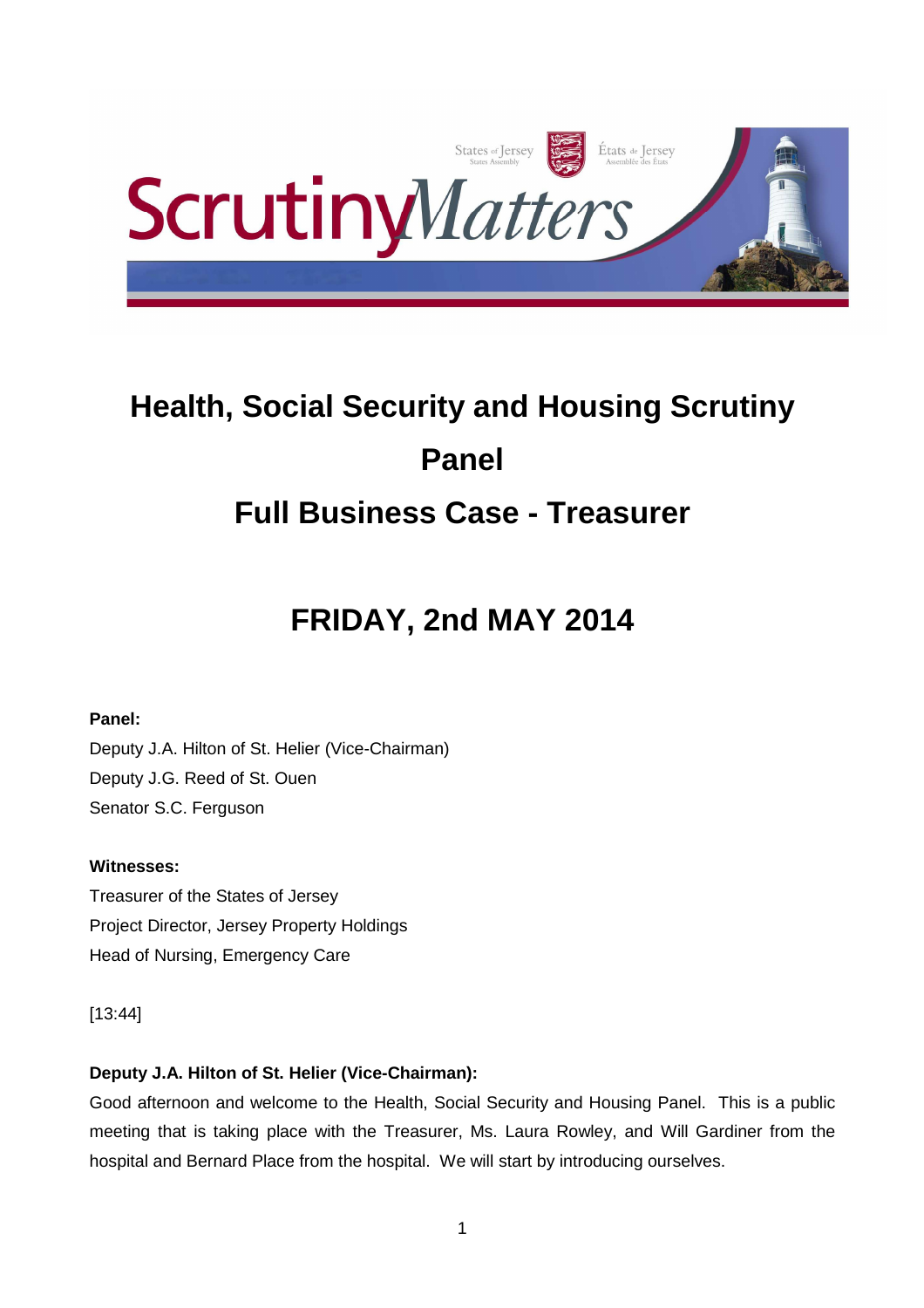#### **Deputy J.A. Hilton:**

Thank you. Can I draw the public's attention to the notices that are on the chairs, and also before we start, I would like to offer the apologies of our Chairman, the Deputy of St. Peter, who is unwell at the current time. Thank you. We would like to start this afternoon by asking you to update on whether you will achieve a sustainable funding mechanism for Health and Social Care by the end of September 2014.

#### **Treasurer of the States of Jersey:**

Thank you, Chairman. As you would expect, we have been doing a lot of work on the question of sustainability and affordability for health services generally, not just in respect of the hospital, and there are a few things that I would say to you. The first is that in order to develop a sustainable funding model, it is a good idea to be clear about how much money you need, so one of the key pieces of work that we have been doing over the last year or 2 is developing a Long Term Revenue Plan for the Island, which gives us a long-term view, it gives us a look out to 2020 on the future funding needs, but also this is not just for Health. Our finance colleagues within Health have been working very hard on ... you will recall that the KPMG model initially came up with 8 key strands of work, 8 delivery plans, and the finance team have been very much involved in the development of the delivery plans for future health services in Jersey. They have been using that work to develop bids, growth bids, into Treasury as part of the development of the Long Term Revenue Plan ...

#### **Deputy J.A. Hilton:**

Okay, thank you.

#### **Treasurer of the States of Jersey:**

... as you would expect us to. We have then been trialling some of those and asking Health for further work, further review and so on. What I would say is that because I am invited to contribute to a number of meetings within Health, I am able to see at least at a high level how they have been developing their future service plans and the future plans for provision of health services in Jersey. I can see how hard they are working not just to develop in isolation proposals for the hospital, but to develop proposals for the hospital and proposals for community services that wrap around it. In so doing, I do think they will achieve the overall objective of managing down the rate of increase in Health Service costs that we face. So I do not think there is any doubt that we face increases in cost driven, as you know, largely by demography and particularly for numbers of older people.

#### **Deputy J.A. Hilton:**

Let me stop you there. You said that Health have submitted growth bids.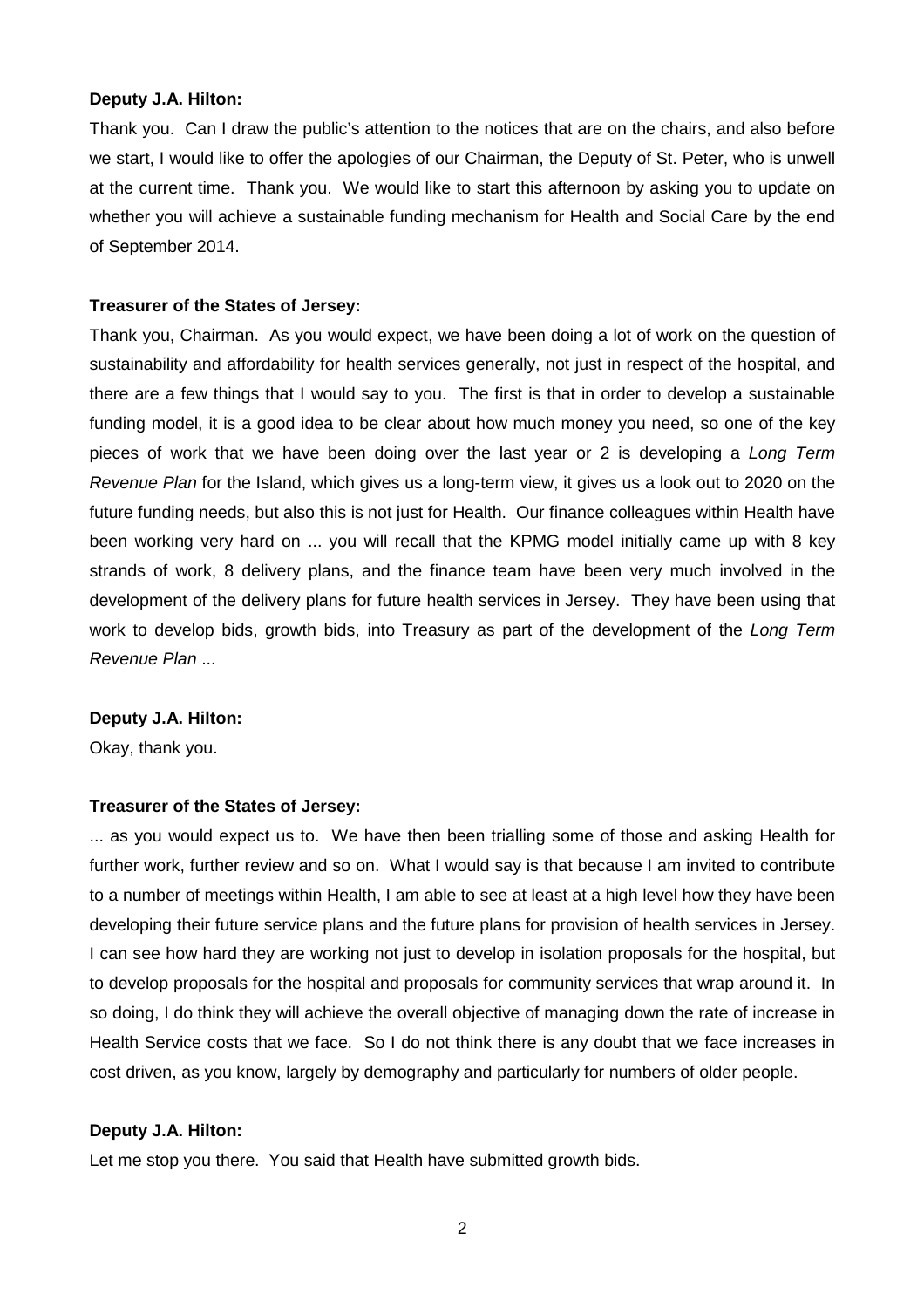Yes.

## **Deputy J.A. Hilton:**

Is this for the next Medium Term Financial Plan?

## **Treasurer of the States of Jersey:**

It is for the Long Term Revenue Plan, which takes us out between 2016 and 2020, and that covers the next Medium Term Financial Plan period plus a year.

## **Deputy J.A. Hilton:**

What sort of figures are we talking about currently?

## **Treasurer of the States of Jersey:**

I am not sure I want to say that in a public meeting, Chairman, but I would be happy to do so in a private part of the meeting.

## **Deputy J.A. Hilton:**

In a private meeting.

## **The Deputy of St. Ouen:**

I am just focusing on the development of the sustainable funding mechanism for Health and Social Services, and it was very clear in P.82, which is the Health and Social Services proposition entitled A New Way Forward, what would be done. It says, and I will quote: "This work, which is the development of a long-term sustainable funding mechanism, will consider all the current funding elements including contributions made to the Health Insurance Fund, co-payment arrangements and base budget allocations. It will also take account of the proposed Long Term Care Fund and the provisions of contracts with general practitioners and other healthcare providers. All these elements will be reviewed in order that proposals can be developed for a comprehensive but simple method of ensuring sustainable funding to the Health and Social Services Department in the coming years."

## **Treasurer of the States of Jersey:**

That is exactly right, Chairman, and that is what we are doing.

## **The Deputy of St. Ouen:**

So how far have you got in reviewing and looking at all of those matters?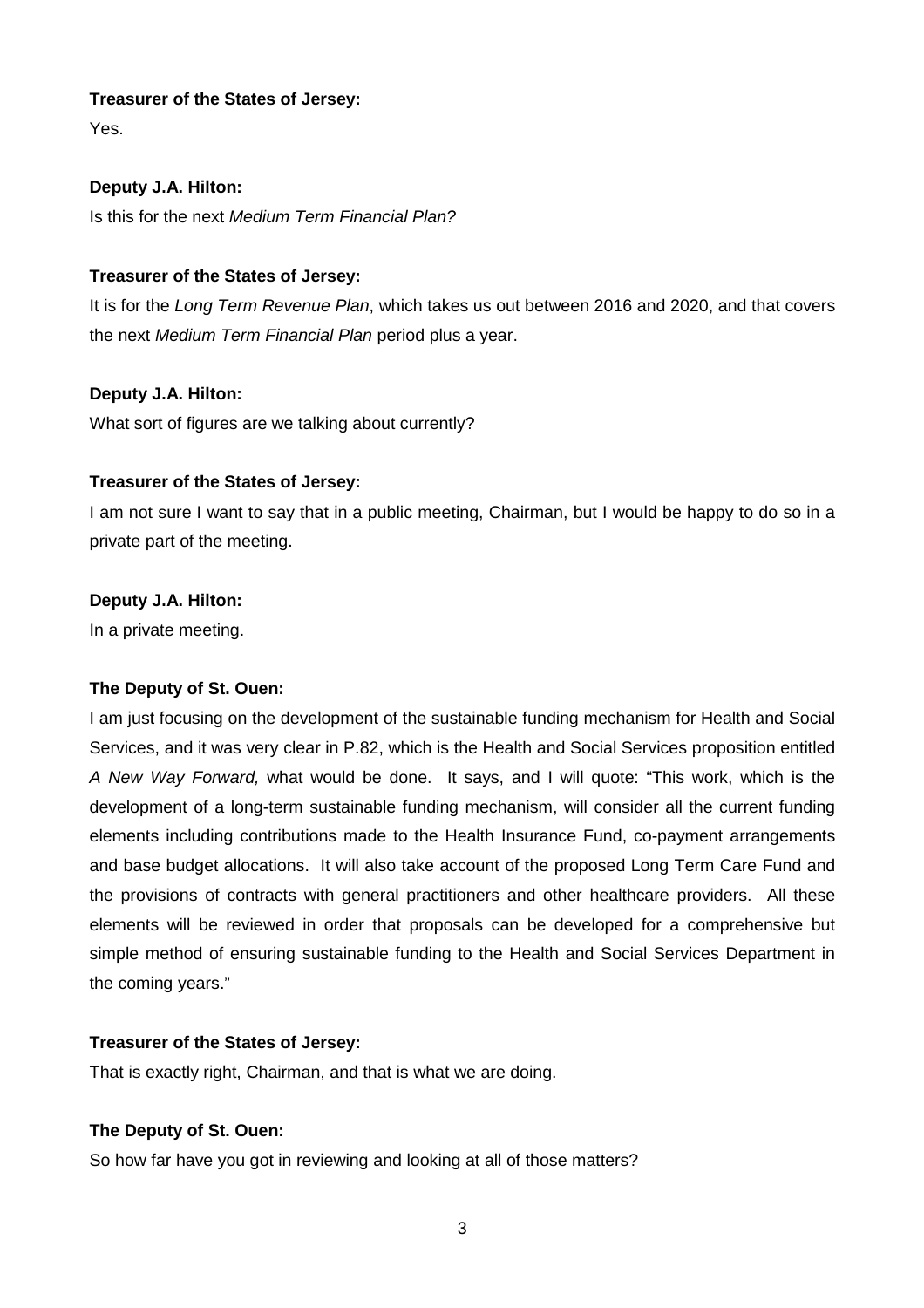How far have we got? We have got a long way with the likely level of future costs, and as I say, Chairman, I am happy to go into some detail on that outside the meeting or in a private meeting.

#### **Deputy J.A. Hilton:**

Is that because you feel that it is really sensitive at the moment?

#### **Treasurer of the States of Jersey:**

It is because I have not yet reported that through the Council of Ministers, so the Council of Ministers have not yet seen the very detailed position that we have now worked up.

#### **Deputy J.A. Hilton:**

So when are you expecting to report that to the Council of Ministers?

#### **Treasurer of the States of Jersey:**

We have a deadline which the Minister for Treasury and Resources said that we would publish the Long Term Revenue Plan - and Senator Ferguson will remember this - alongside Budget 2015, so when we lodge Budget 2015, which will be in July, we will at the same time be publishing the Long Term Revenue Plan.

#### **Senator S.C. Ferguson:**

So will you be confirming that you have achieved a sustainable funding mechanism for Health and Social Care by the end of September this year?

## **Treasurer of the States of Jersey:**

That is our intention, Chairman, yes.

#### **The Deputy of St. Ouen:**

You keep mentioning about this Long Term Revenue Plan, which is great, but the question is specific to the proposition or part of the proposition that was included in the Health White Paper and the areas that I have mentioned or quoted from within the document.

#### **Treasurer of the States of Jersey:**

That is right.

## **The Deputy of St. Ouen:**

Can you just, for the sake of clarity, confirm whether all of the elements that I mentioned have been reviewed and those reviews completed?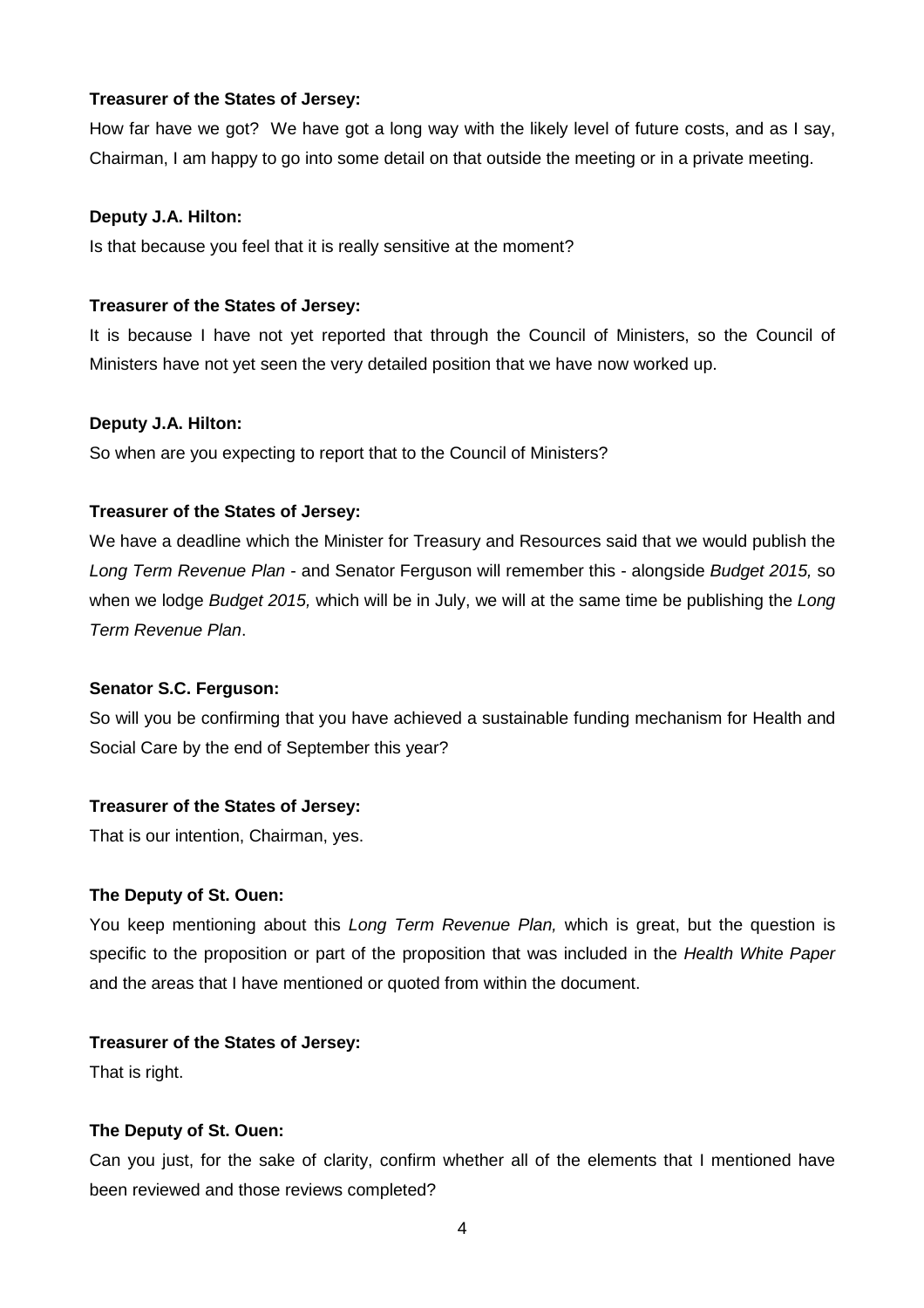That work is underway now, Chairman. It is not completed yet, but it is underway. The reason it is not completed is because first of all I need to really nail down how much the likely future level of funding is going to be for Health. That needs to be done within a context of the likely future level of funding needs for the States as a whole, because only when we understand can we properly set out our overall funding proposals.

## **The Deputy of St. Ouen:**

But it does not say that, sorry, Treasurer. I understand the point that you make ...

## **Treasurer of the States of Jersey:**

We are doing all that ...

# **The Deputy of St. Ouen:**

... but I am just saying that this is a particular commitment, a Long Term Revenue Plan. Yes, it is an aspiration and an aim of the Minister for Treasury and I accept it is a commitment that he has given to develop, but it is not the development of a sustainable funding mechanism for Health and Social Services, which is absolutely separate. I know there is an indirect link and would be to any further revenue plan, but we just want to focus on this particular matter.

# **Treasurer of the States of Jersey:**

Yes, and what I am saying, Chairman, is that that work is underway, we will do it in time and we will do in time for the Long Term Revenue Plan to be submitted, to be lodged in July.

# **The Deputy of St. Ouen:**

So you are saying that all of the elements that are mentioned in this proposition will be reviewed and completed by July? Is that what you are saying?

## **Treasurer of the States of Jersey:**

That is what we are working towards, Chairman.

**The Deputy of St. Ouen:**

Thank you.

# **Treasurer of the States of Jersey:**

I am not trying to be evasive, I am just trying to ...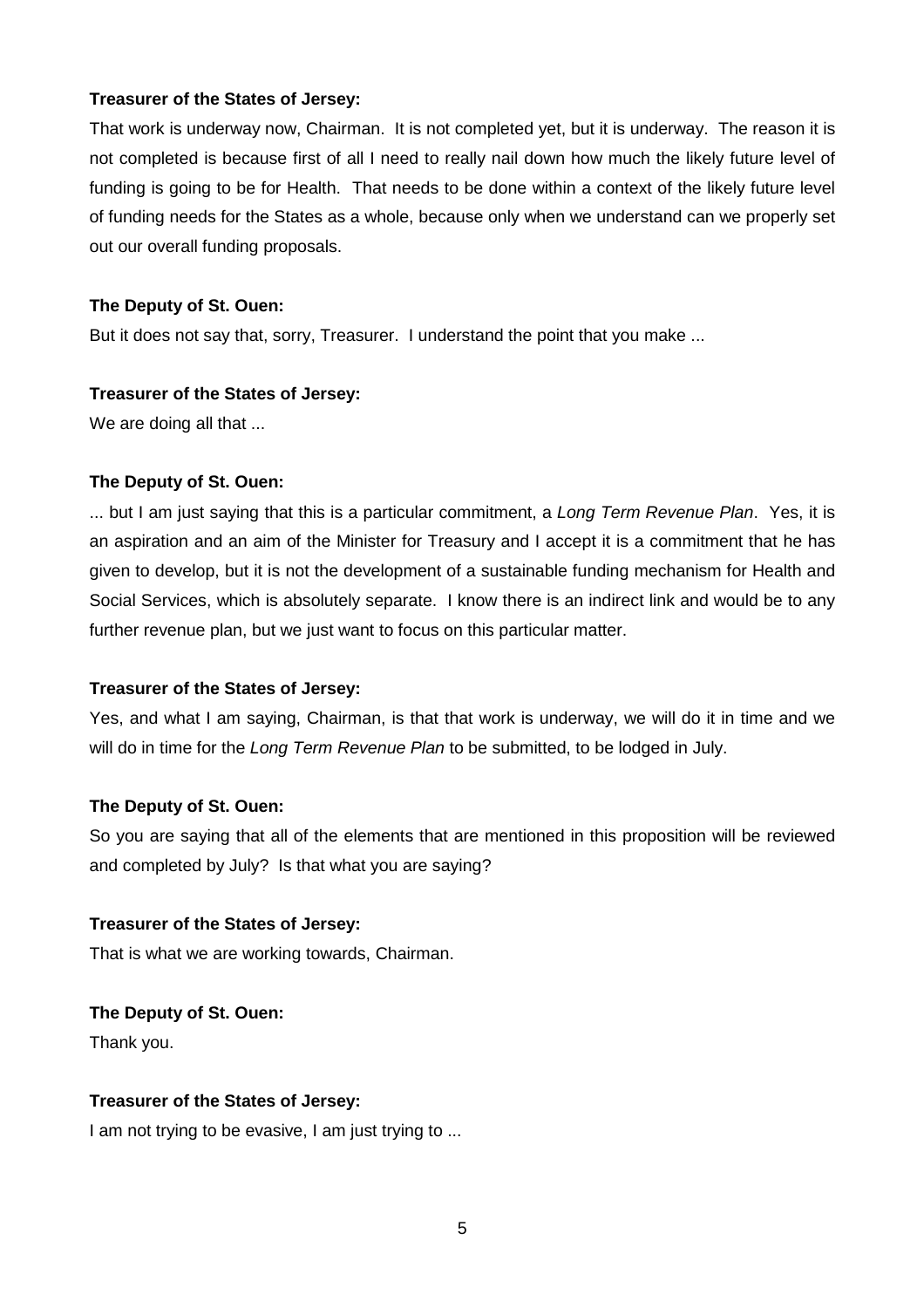No.

## **Treasurer of the States of Jersey:**

We are doing that work.

## **The Deputy of St. Ouen:**

Great, thank you.

## **Deputy J.A. Hilton:**

Thank you.

# **Treasurer of the States of Jersey:**

It is underway at the moment, but I am not probably making that very clear, but we are in the middle of it.

## **Deputy J.A. Hilton:**

Okay. We will go on to the next question. Could you give us an idea of the total funding and other resources that will be required for the hospital and services in the community?

## **Treasurer of the States of Jersey:**

Our current position on the total funding required for the hospital, Chairman, remains at £297 million. Dealing with the second part of that question would take me into the question of growth proposals on the revenue side.

## **Deputy J.A. Hilton:**

Which is what we just talked about.

## **Treasurer of the States of Jersey:**

Yes, which ...

## **Deputy J.A. Hilton:**

So would that be in addition to the money that has already been agreed under the Health White Paper for the additional services in the community, so this is additional money?

## **Treasurer of the States of Jersey:**

There are some growth requests from Health which are over and above the amounts that had previously been identified as part of ...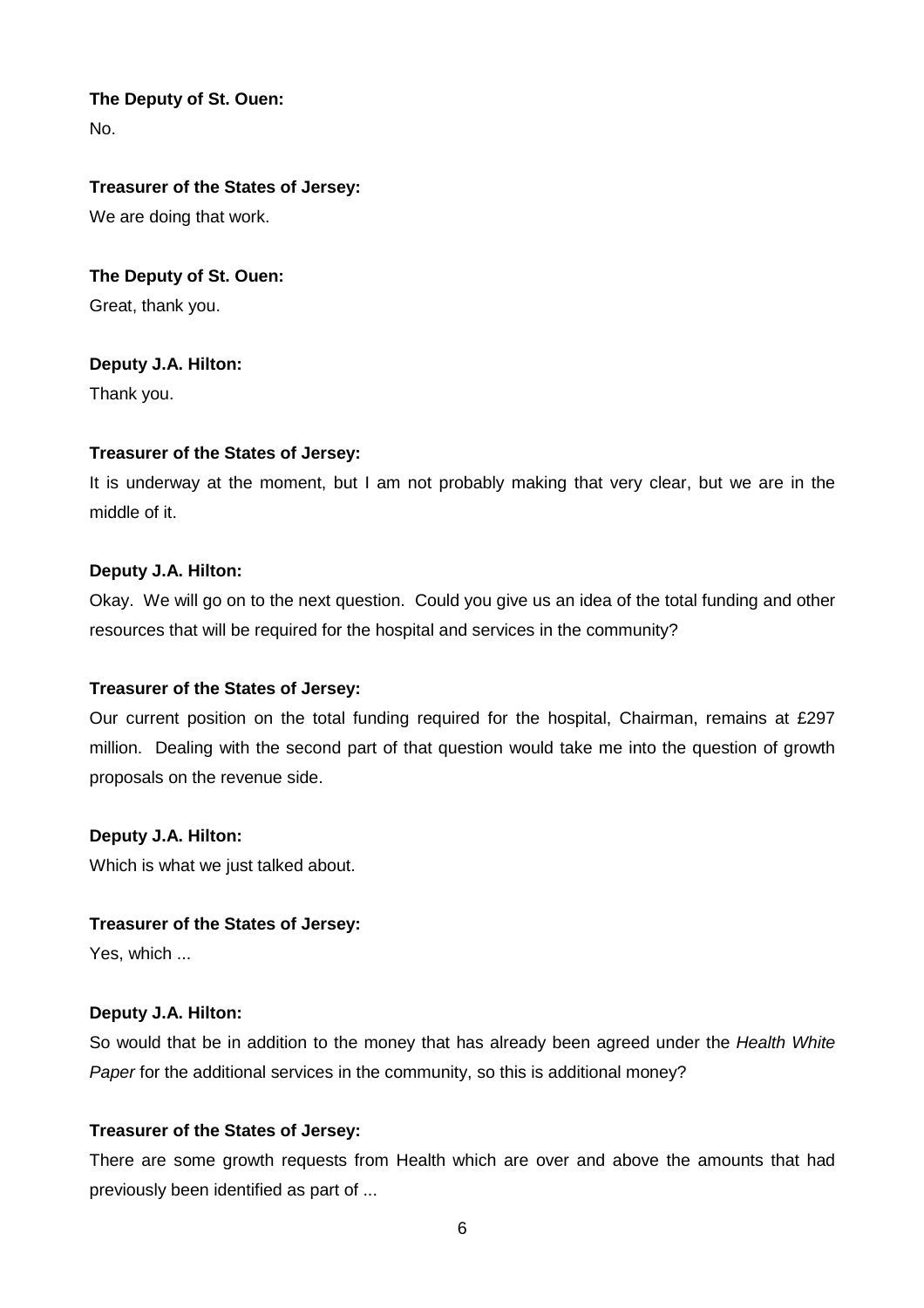[13:15]

## **Deputy J.A. Hilton:**

Is this for additional services or is it capital costs?

## **Treasurer of the States of Jersey:**

It is not capital costs, Chairman, it is more to do with capacity.

# **Deputy J.A. Hilton:** Okay. Is that ...

## **Senator S.C. Ferguson:**

What about revenue cost?

## **Treasurer of the States of Jersey:**

These are revenue costs that I am talking about, Chairman. I am very happy to share with you, outside this meeting, the detailed growth proposals that Health have brought forward and I can send you a note with all the details attached on those.

## **Deputy J.A. Hilton:**

Okay.

# **The Deputy of St. Ouen:**

I suppose a final question on this is are you confident that you will be able to provide us and States Members with the total funding and other resources that will be required to support a new hospital and the improved services as agreed in P.82?

## **Treasurer of the States of Jersey:**

There will always be a question, Chairman, of priorities, so the decisions on the future total amount of growth provided for Health will not be decided in isolation, they will be decided as part of an overall budget strategy. The Council of Ministers, and subsequently the States, in setting the budget would have to have regard to other service needs as well. So it is difficult for me to say: "Yes, I can be satisfied" on Deputy Reed's point because that decision will not be made in isolation and while we will bring forward proposals for growth and proposals for how it might be funded, then we have the usual process to go through of the Council of Ministers deciding on its priorities and subsequently the States determining whether they agree or not.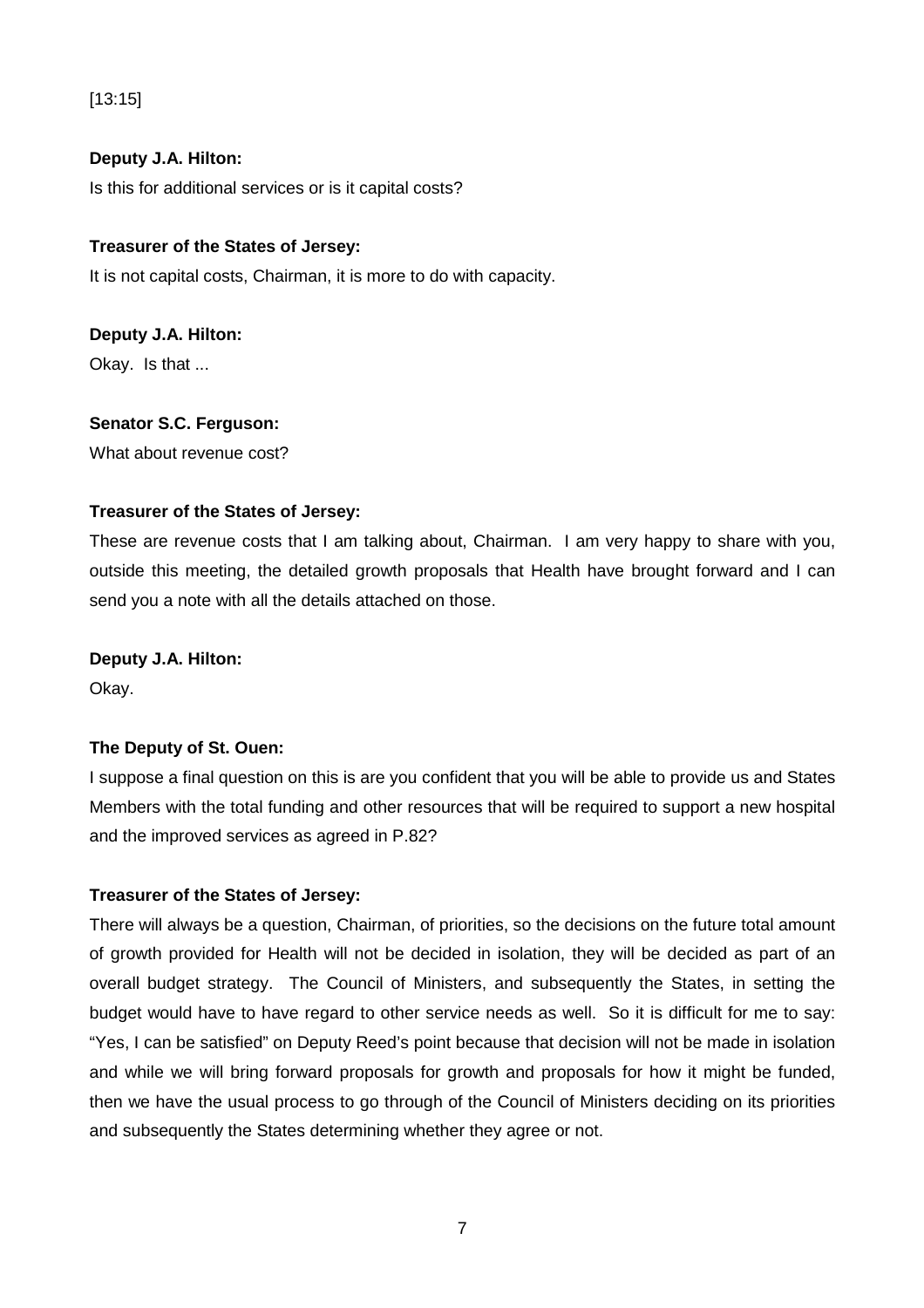Sorry, again, just for the sake of clarity, I appreciate that obviously how funding is provided to deliver the sustainable funding mechanism is a debate that needs to be had, but we have got agreed propositions and an agreed direction the States have already given and so are you saying that the Council of Ministers might choose not to provide the States the opportunity to look at all that information ...

#### **Treasurer of the States of Jersey:**

No, Chairman, I ...

#### **The Deputy of St. Ouen:**

... before they prioritise their budgets?

## **Treasurer of the States of Jersey:**

No, Chairman, I am not saying that. What I am saying is that there will be choices to be made and those choices, as ever, will not be made in isolation, so there will be choices to be made as to what the service priorities are. There are pressures on Health, of course, but there are also pressures on education and skills - and other departments will bring forward pressures as well - so that all of those pressures will have to be considered. There will then be funding proposals and those funding proposals themselves might not be popular, so there will always decisions to be made about the relative importance of different priorities and the consequential effects on Jersey taxpayers and people who are paying for services, so all of those things will have to be considered in the round.

## **Deputy J.A. Hilton:**

Are you aware if any discussions have taken place with the Council of Ministers regarding how we are going to pay for services going into the future?

**Treasurer of the States of Jersey:**

For Health?

## **Deputy J.A. Hilton:**

Yes, specifically for Health, yes.

## **Treasurer of the States of Jersey:**

That is what we plan to do, Chairman, with the Long Term Revenue Plan, so the Long Term Revenue Plan covers not just the spending requirements, it covers the implications for funding as well, so therefore income, and that is why we want to take the Long Term Revenue Plan alongside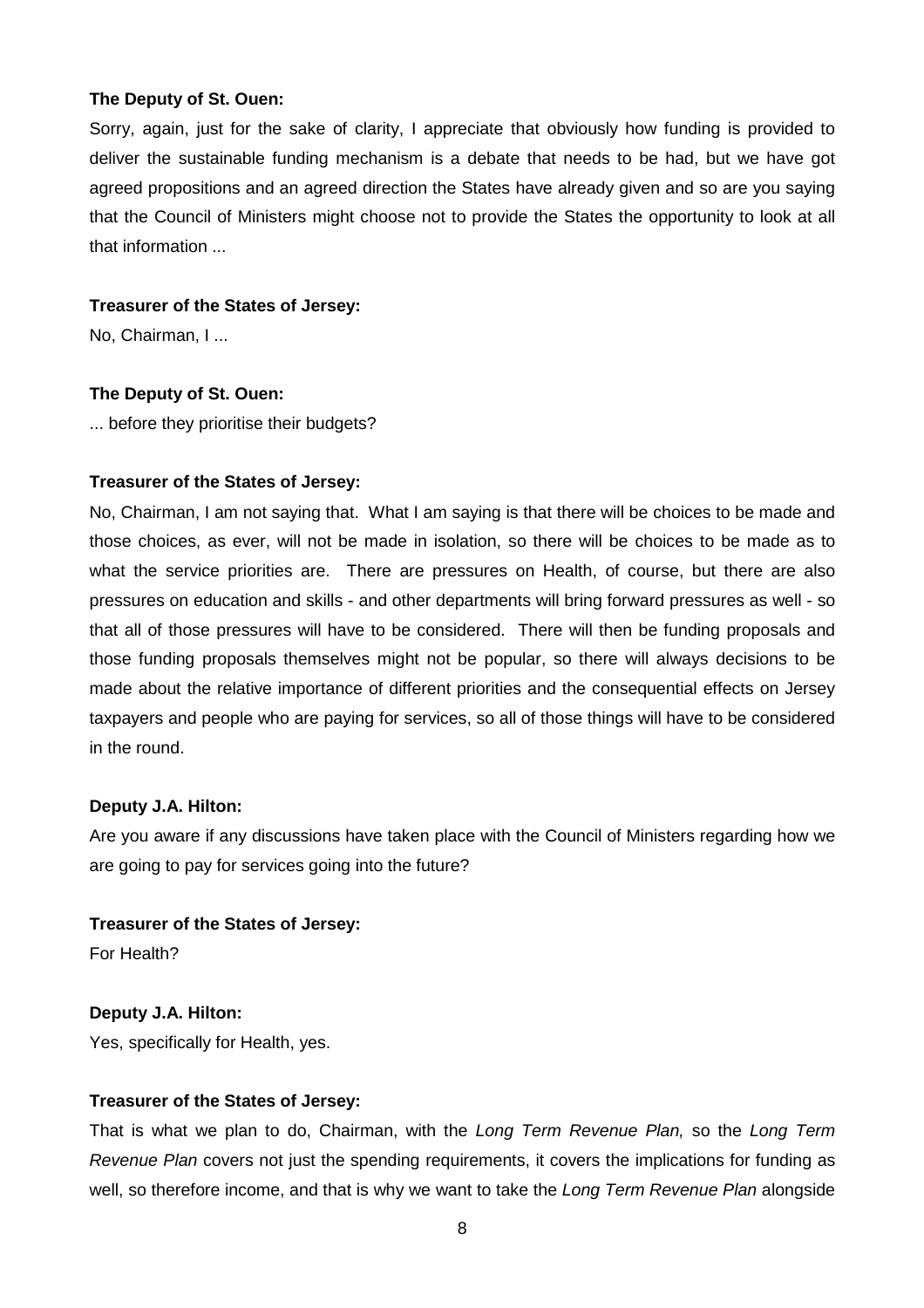Budget 2015, and alongside that, we also want to take our long-term tax policy. So what we are really trying to do is to look at what are our spending needs out to 2020 and what does that mean in terms of the revenue we need to generate, and then what does that mean in terms of our future tax policy so that we can look at all of those things together.

#### **The Deputy of St. Ouen:**

The Minister for Treasury I think this week mentioned the figure of £100 million additional growth that was required. Presumably that is a figure that he has been considering when looking at the overall Long Term Revenue Plan?

## **Treasurer of the States of Jersey:**

Yes, Chairman. It is not precisely the figure, but it is of the order.

## **The Deputy of St. Ouen:**

Thank you.

## **Treasurer of the States of Jersey:**

But that is not our final position, Chairman, I should say, because I do not want people going away thinking that that is a gap that we are trying to meet. It is not. We have got a lot of work to do, so the figure that the Minister for Treasury made reference to, essentially what that is, what happens if we take our current spending and we take that forward and then we provide for all the growth that departments have identified as possibly being required, and then what if we take a pessimistic assumption on our income tax position, what does that look like? So it is part of our planning assumptions and we are still working on that. We will be very happy to brief the Corporate Services Scrutiny Panel on the detail of Long Term Revenue Plan on another occasion.

**Deputy J.A. Hilton:**

All right, thank you very much.

## **The Deputy of St. Ouen:**

Thank you for clarifying that.

## **Deputy J.A. Hilton:**

If we could just go back to the beginning, for the sake of anybody who is interested in reading about how we got to this point with regard to the hospital, I wanted to ask you, you mentioned previously that the figure for the hospital was £297 million, but of course we know that the figure that was mooted much earlier in the process was larger than that. Could you just take us back to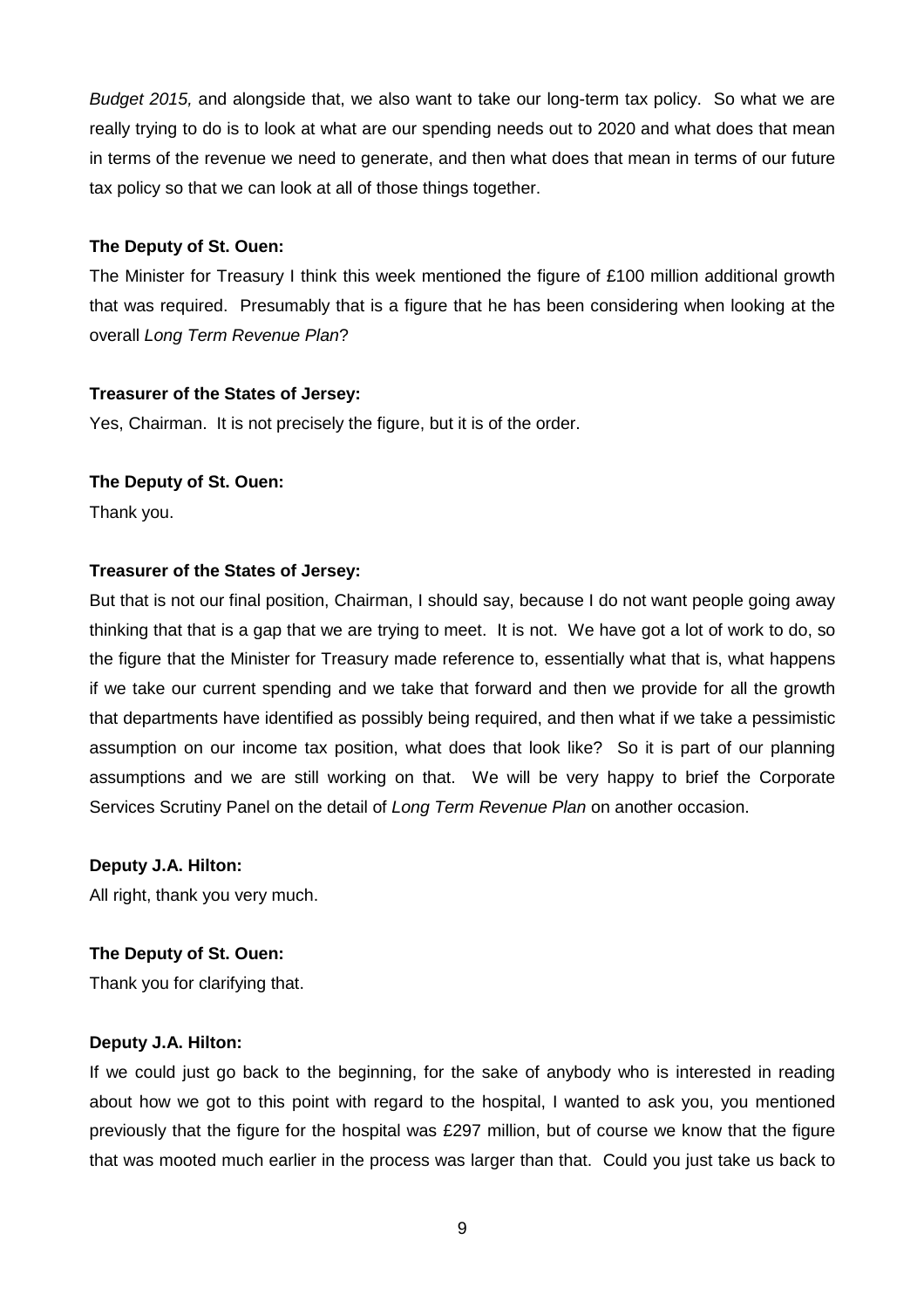what funding envelope was set originally for capital and revenue costs when planning for the new hospital was initiated?

#### **Treasurer of the States of Jersey:**

We did not set a target, Chairman, because we wanted Health colleagues to bring forward proposals for how the Health Service might need to be developed in the future and the hospital was part of that. Decisions which were made about the level of community care, as you will appreciate, affect what needs to be provided for in the hospital, and also right at the beginning, Health colleagues were considering all sorts of options, as you will recall, not least how much service should be provided on-Island, how much should be provided off-Island and what was the best way forward on that. So right at the beginning, we did not have enough information to say: "Here is a sum of money."

#### **Deputy J.A. Hilton:**

So when W.S. Atkins were appointed to carry out this work, they were not given a funding envelope right at the beginning, they were just given a broad paper by Health, I presume, about what they were hoping to achieve?

#### **Treasurer of the States of Jersey:**

That is right, Chairman, so they worked closely with Health colleagues to understand the needs and requirements of the future service and then began developing proposals from there. Of course they were well-informed by the work that had already been done by Health colleagues with KPMG and the approval of the White Paper by ... I forget where that fits in terms of the timetable, but there was a great deal of work already done in terms of describing future service provision that W.S. Atkins could have regard to.

## **Deputy J.A. Hilton:**

Right, okay.

## **The Deputy of St. Ouen:**

You spoke about obviously the funding envelope and briefly mentioned about sort of capital, I believe. Could you just say whether the funding envelope was set with regards revenue costs, future revenue costs?

## **Treasurer of the States of Jersey:**

No, Chairman. The answer is no. I do not mean: "No, I cannot tell you."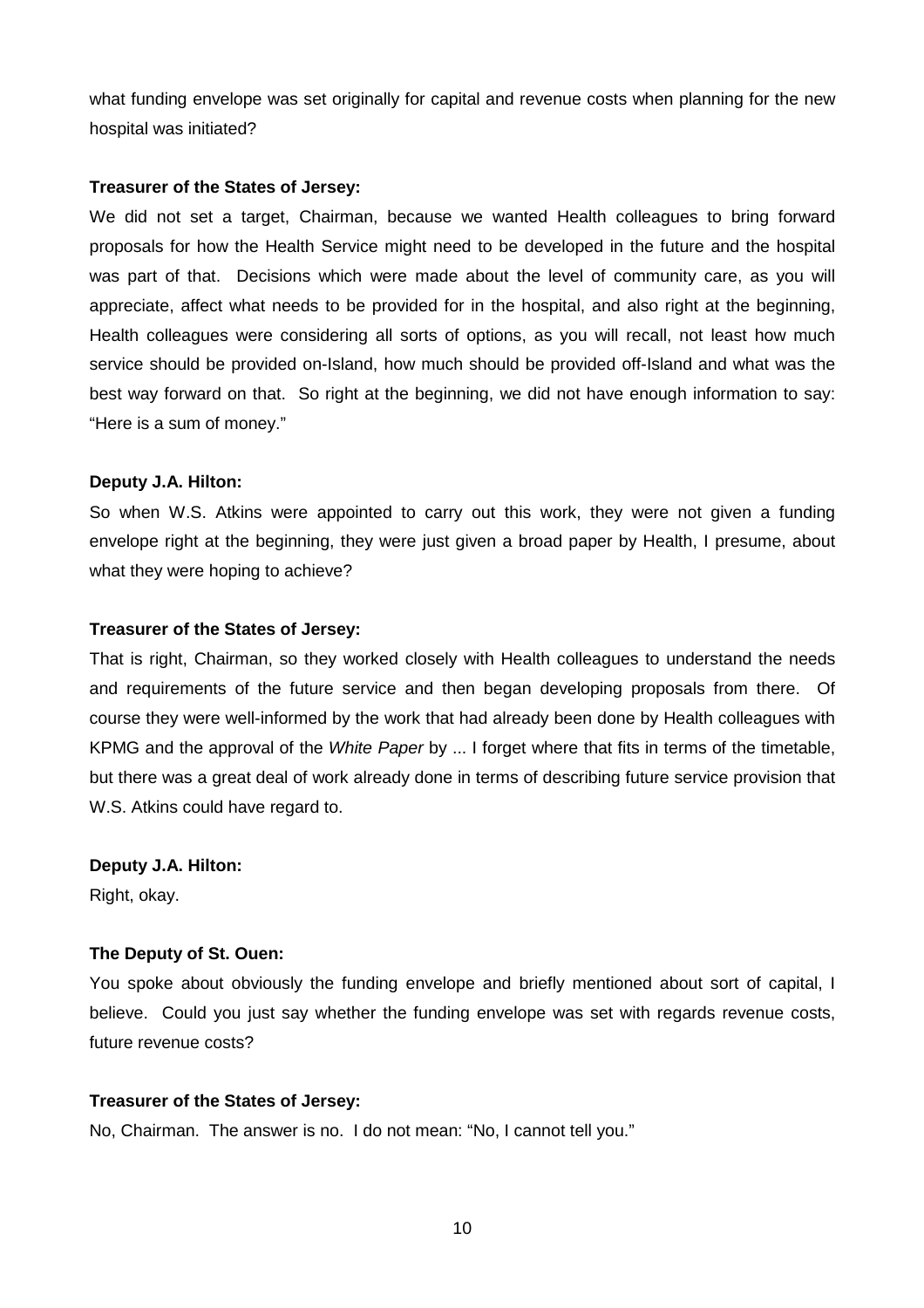That is good.

## **Deputy J.A. Hilton:**

All right, okay. So I know we are obviously aware that Health, Atkins went through this process of looking for sites. It was whittled down to 3, I think, eventually, all with a cost envelope of around £450 million, give or take, if my memory serves me correctly, and at some point - I think it was May/June last year - a decision was made to look at that again, because it was felt, my understanding is, that it was too expensive, it was unaffordable at that price. Would that be fair to say?

## **Treasurer of the States of Jersey:**

Not entirely, Chair, because the numbers that W.S. Atkins produced, your recollection is right in terms of the numbers that were being talked about, but those numbers included a huge amount of contingency and provision for optimism, bias and risk.

## **Deputy J.A. Hilton:**

Can I just ask you about the contingency, because was a figure of something like a third mentioned of contingency?

## **Treasurer of the States of Jersey:**

I would have to check that, Chairman, unless Will can recall.

## **Deputy J.A. Hilton:**

The reason I ask that is I just want to understand a little bit better why it is such a large figure.

## **Treasurer of the States of Jersey:**

Yes, I can tell you why it was such a large figure. I cannot tell you whether it was a third. It was such a large figure because the proposals were not well-developed enough to cost them in detail.

## **Deputy J.A. Hilton:**

So has that work taken place since those initial set of figures were produced then?

## **Project Director, Jersey Property Holdings:**

That is the work we are doing now, so we are working on the feasibility study, which gives us a level more detail.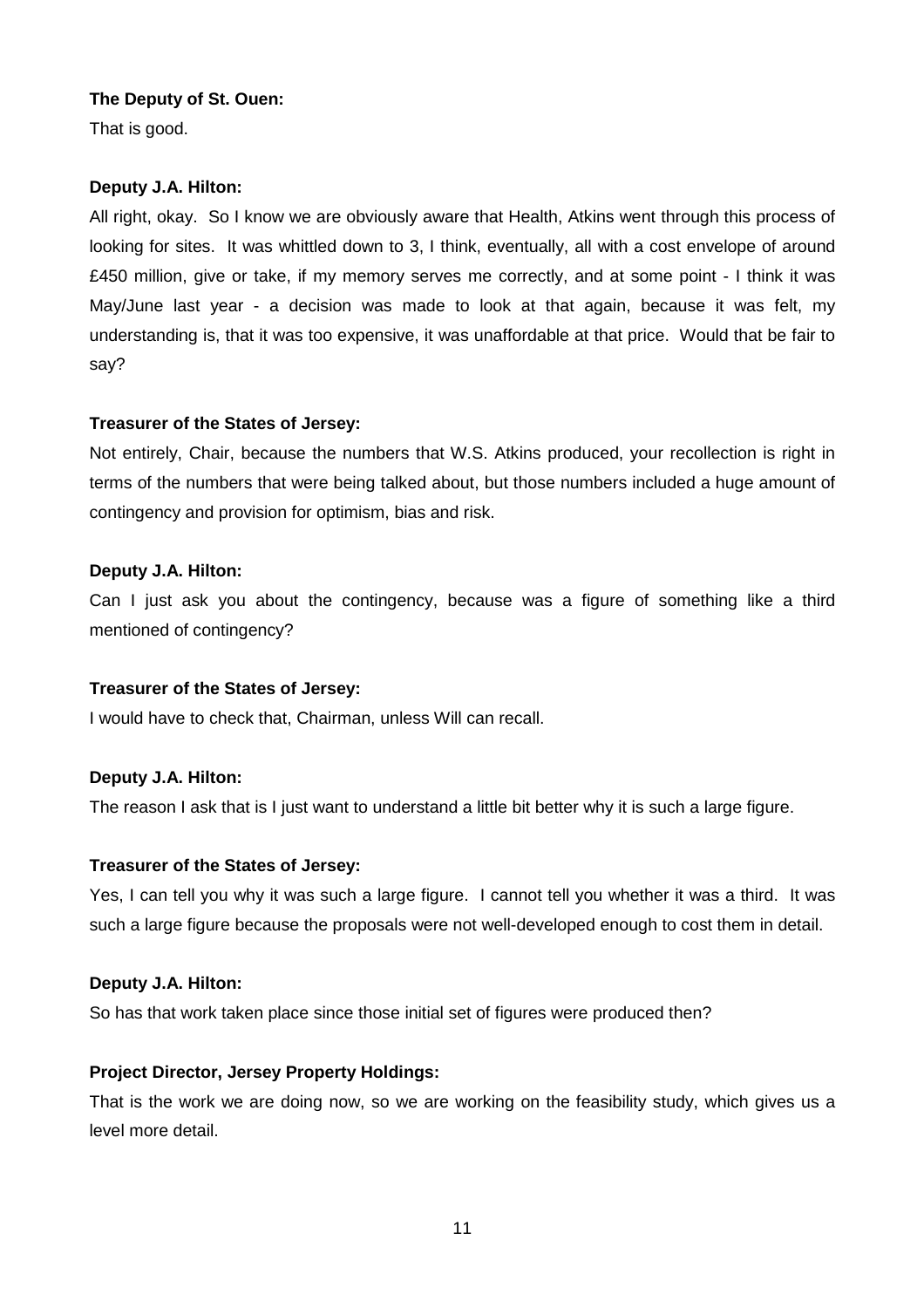## **Deputy J.A. Hilton:**

But the feasibility study that you are doing currently is the 2 site option, is it not?

## **Project Director, Jersey Property Holdings:**

The dual site option.

# **Deputy J.A. Hilton:**

The dual site option.

# **Project Director, Jersey Property Holdings:**

Yes.

# **Deputy J.A. Hilton:**

I am just trying to understand this. So at the time, that contingency, that large contingency, because the work had not been developed enough, you did not then develop the work on the one site option to see ... was there any discussion around whether that should be done or did you just switch immediately to the 2 site option instead? I want to just understand that, how that decision was come to.

# **Project Director, Jersey Property Holdings:**

We used the health premises cost guides as a template and that sets out the contingencies that are normally allowed for for a level of confidence that the Treasurer has indicated, Chair. So when you are looking at a £450 million envelope of cost, there is a high proportion of contingency in that than if you are looking at a lower level. Your question about greater detail, the work that we did with W.S. Atkins was on a strategic outline business case and we are now working through some of the risk and cost assumptions within that using feasibility studies to understand the detailed costs and then those costs ...

# **Deputy J.A. Hilton:**

That is on the 2 site option though?

# **Project Director, Jersey Property Holdings:**

On the dual site option.

# **Deputy J.A. Hilton:**

Yes. So at some point the decision was taken not to progress the work on the one site, was it not?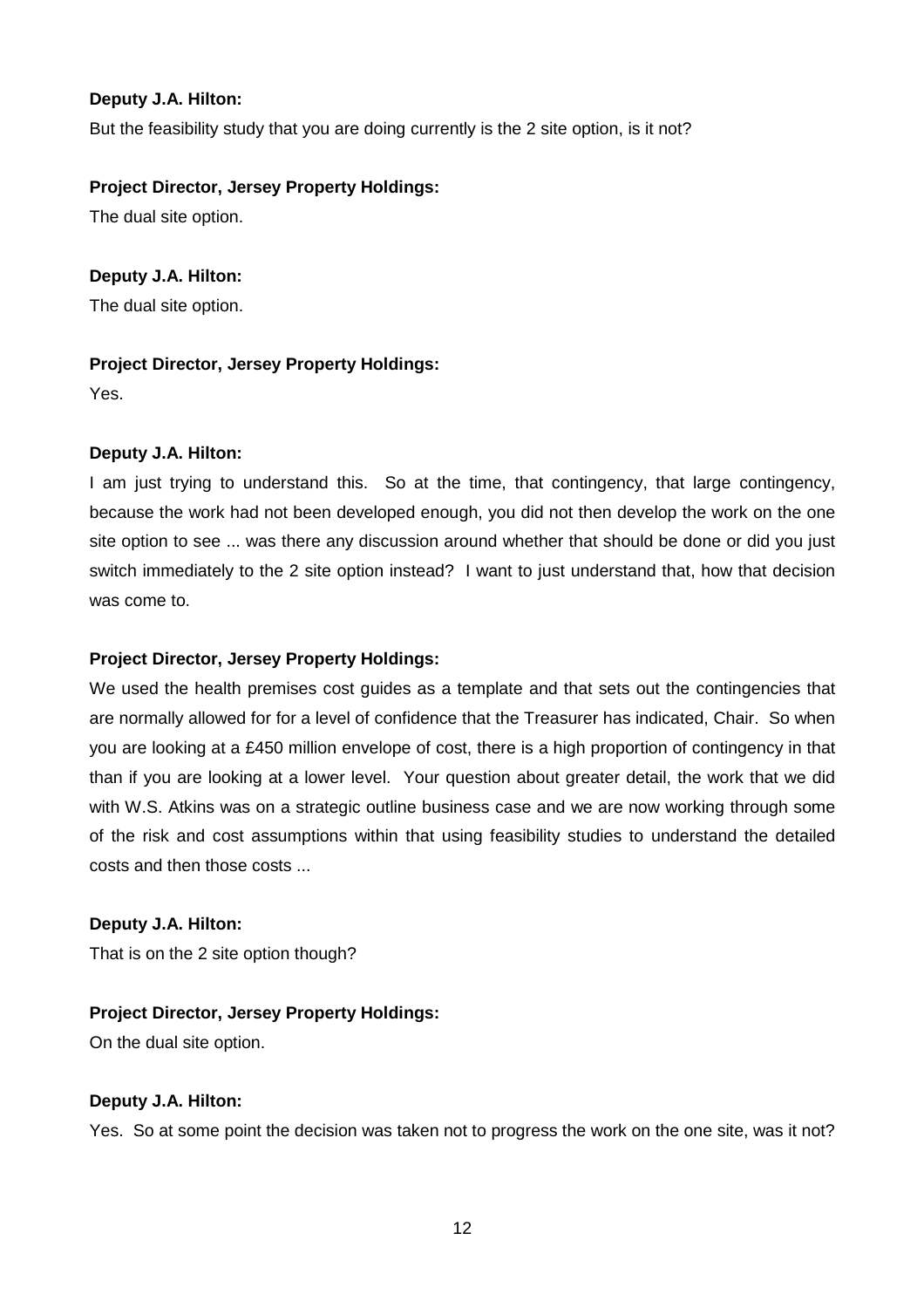## **Project Director, Jersey Property Holdings:**

Correct.

# **Deputy J.A. Hilton:**

That was the decision that was taken in June 2013, I believe.

## **Project Director, Jersey Property Holdings:**

Correct.

# **Deputy J.A. Hilton:**

Was that on the back of looking at what is happening elsewhere, and in particular, was Cramlington Hospital used as a model that had been delivered as an acute hospital?

# **Treasurer of the States of Jersey:**

You are remembering ...

**Deputy J.A. Hilton:** Your design guru that you ...

# **Treasurer of the States of Jersey:**

Yes.

# **Deputy J.A. Hilton:**

If you can just sort of explain, just give us a little bit more detail around that.

# **Treasurer of the States of Jersey:**

All of those things were happening at the time, Chair. I will just ask Will to comment a bit further.

# **Project Director, Jersey Property Holdings:**

Yes. There were a number of reasons why the decision in June 2014 was taken by Ministers, Chair.

# **Deputy J.A. Hilton:**

2013.

# **Project Director, Jersey Property Holdings:**

2013, thank you. I apologise, I would have had to correct that myself. So one of those was in relation to looking at benchmarks for other hospitals and they included the Cramlington Hospital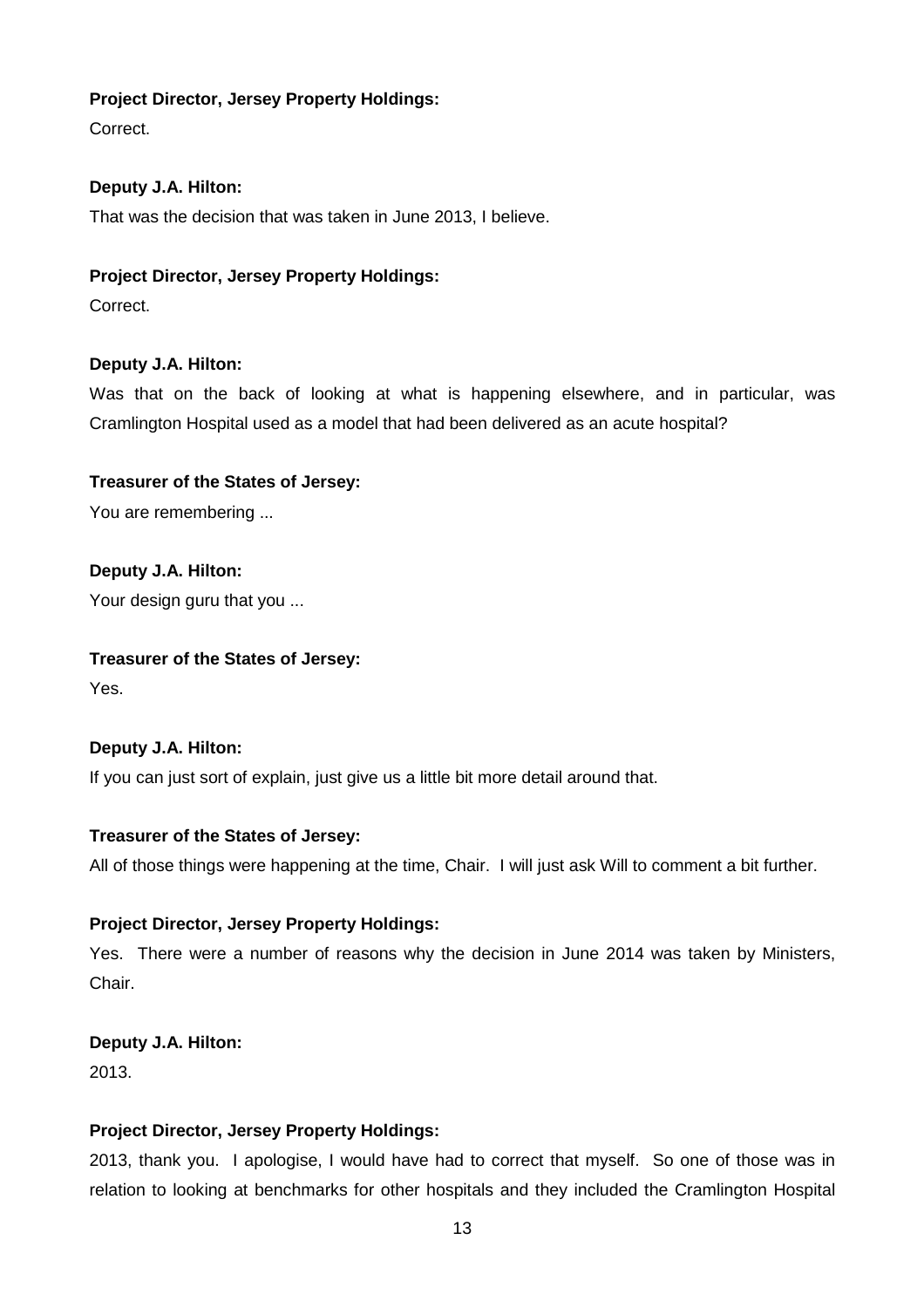that you saw and we saw, that they were apparently getting much better value than we were estimating in relation to our single site hospital solution. So we learnt from that. Health colleagues visited other hospitals and looked at dual site solutions there and we challenged quite strongly in relation to all the costs within the strategic outline case. It is a combination of those factors that led the Ministerial Oversight Group to have confidence that a lower number could be accepted and still achieve the benefits that are needed by Health for the future.

[13:30]

## **The Deputy of St. Ouen:**

Given the comment that the Treasurer has made regarding the fact that there was insufficient detail attached to the Atkins report on the overall cost of the hospital, could you tell us who decided not to progress with a more detailed approach to the single site option alongside consideration of the dual site option that has ultimately become the favoured choice?

## **Treasurer of the States of Jersey:**

We had enough detail to present to Ministers the options. What we did not have enough detail to do was to really fully cost without large amounts of provision for risk optimism and bias and contingency to really hone down what the costs of that option might be. So we had enough information to make a choice between the alternatives, but we did not have enough detail to cost any of those options without layering on large amounts of provision for risk optimism, bias and contingency.

## **The Deputy of St. Ouen:**

But what makes you believe that the contingency required for a dual site hospital is any less or should be any less than the contingency that should be allowed for a single site?

# **Treasurer of the States of Jersey:**

It is proportionate, Chairman.

**The Deputy of St. Ouen:** Why?

**Treasurer of the States of Jersey:** Why is it proportionate?

# **The Deputy of St. Ouen:**

Yes.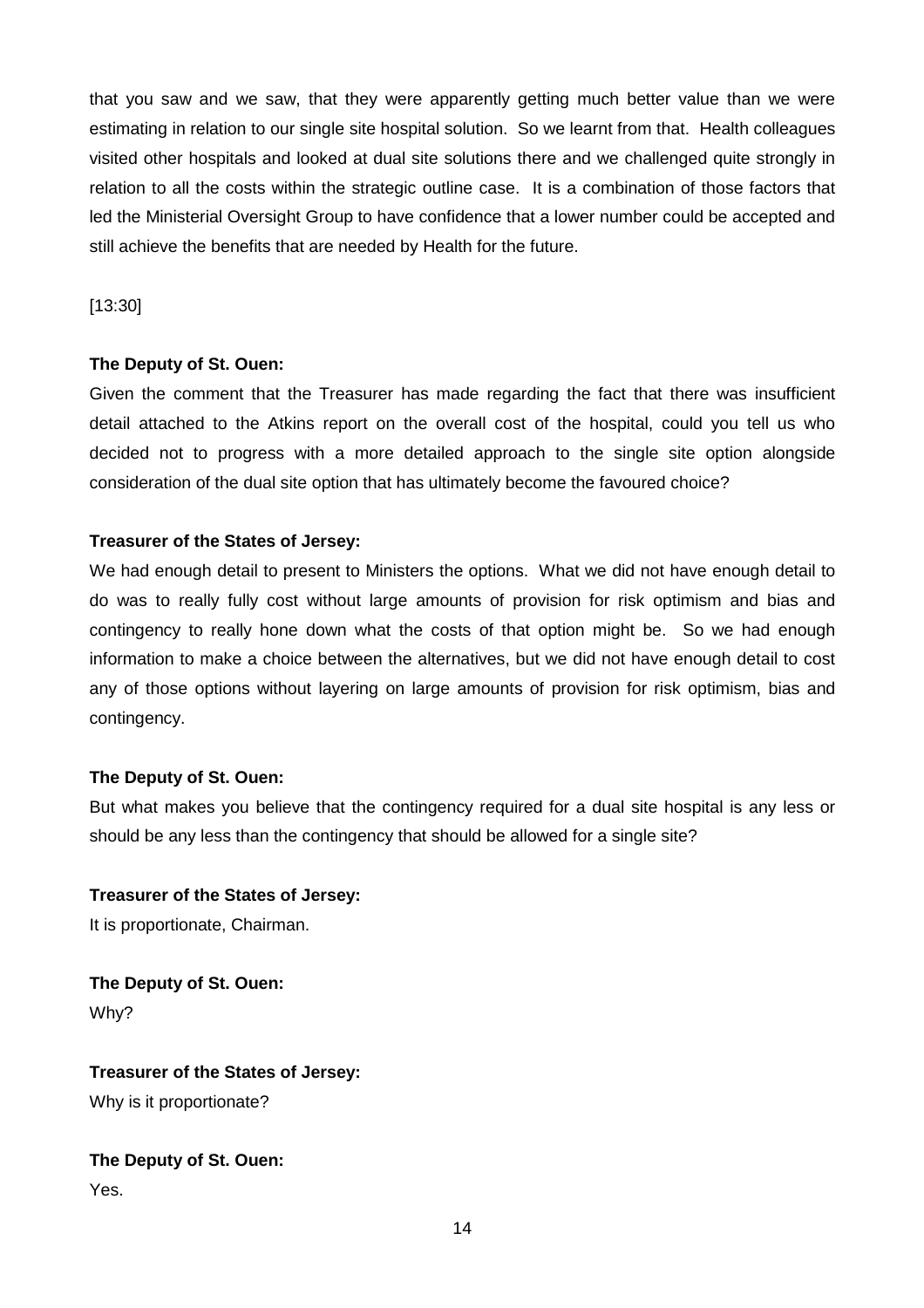Because if you have building costs of £300 million and the general guidance is to provide 10 per cent, then for contingency you provide £30 million; if the costs are £400 million and the general advice is 10 per cent, you provide £40 million, so the provisions for things like risk optimism, bias and contingency tend to be percentages of the estimated cost.

#### **Deputy J.A. Hilton:**

Estimated cost?

#### **The Deputy of St. Ouen:**

That is true, but what it does not necessarily tell you is if the decision was to spend £297 million, £300 million on a single site, the current hospital site, against £200 million on 2 sites, I just wondered, where did that consideration, where do those options ...

#### **Treasurer of the States of Jersey:**

An important factor in those deliberations was the opportunity cost particularly of the Esplanade Quarter site, so there were a range of issues that were considered, not just the cost of build.

#### **The Deputy of St. Ouen:**

Sorry, I am not talking about a new site, I am talking about redevelopment of the existing hospital site, in other words, agreeing to spend £300 million, the budget, on a redevelopment of the existing hospital site versus the creation of a hospital on 2 sites.

## **Treasurer of the States of Jersey:**

Oh, I see. The other factors that were taken into consideration there, there was understandably and Bernard can comment further on this - a level of concern with senior colleagues in Health that if we were going for a single site solution on the existing site that that would be very disruptive to continuing normal hospital provision on that site. Examples were given of building works creating noise, dust, vibration. Vibration can affect sensitive machinery, scanners and so on, within the hospital, so Health colleagues explained to me that there were a range of risks associated on a very tight site, of developing a single site solution on the existing hospital site.

#### **Head of Nursing, Emergency Care:**

Yes, more of them and for longer in that sense, but also my understanding was that it did not give, for the same amount of money, the number and quality of outcomes in terms of what Health were looking at pre the date of my arrival. So there are some very clear statements about what Health would like in terms of single ensuite rooms, emergency care centre, a children's centre, those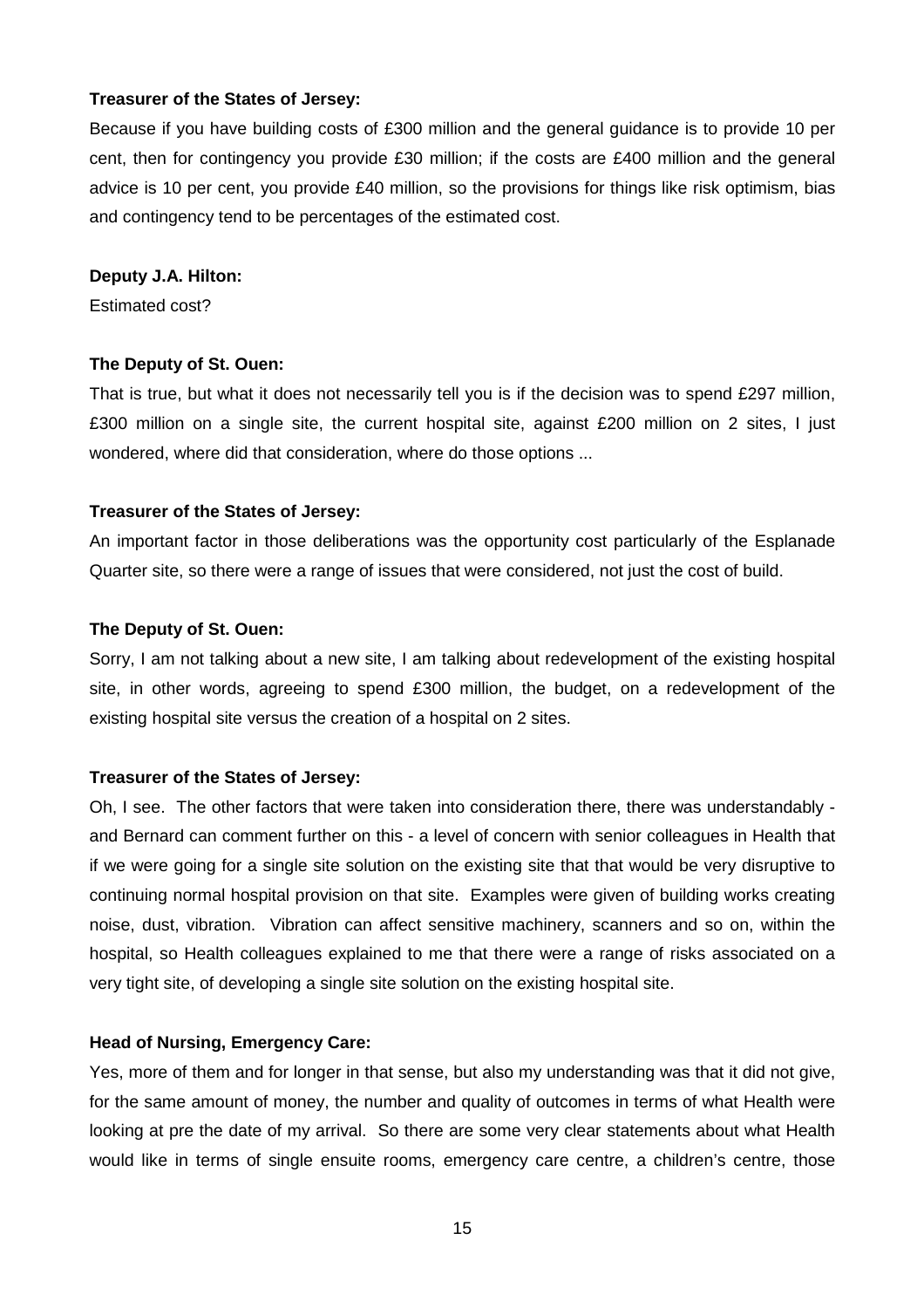clinical descriptions of what the service would need to have at the end to meet modern standards and have a modern range of provision for the Island could not be delivered for that amount.

## **The Deputy of St. Ouen:**

Sorry, which report was that reflected in?

## **Project Director, Jersey Property Holdings:**

It was presented to Ministers in a presentation in June 2013.

## **The Deputy of St. Ouen:**

So it was an internal report? It was not a report undertaken by external advisers?

## **Project Director, Jersey Property Holdings:**

The information in that report was generated by W.S. Atkins.

# **The Deputy of St. Ouen:**

Atkins?

# **Project Director, Jersey Property Holdings:**

Yes.

# **Deputy J.A. Hilton:**

Going back to that, really we just want to understand exactly when the decision was made to switch from the one site option, the £450 million envelope, down to the £300 million option, when that decision was made, who it was made by and to understand exactly why.

## **Treasurer of the States of Jersey:**

Yes, go ahead, Will.

# **Project Director, Jersey Property Holdings:**

Okay, so in June 2013, the Ministerial Oversight Group ...

# **Deputy J.A. Hilton:**

It was the Ministerial Oversight Group, okay.

# **Project Director, Jersey Property Holdings:**

... made that decision on officer recommendation and the things that Bernard has mentioned were key. You have to remember though that the Ministerial Oversight Sub-Group, which is the Chief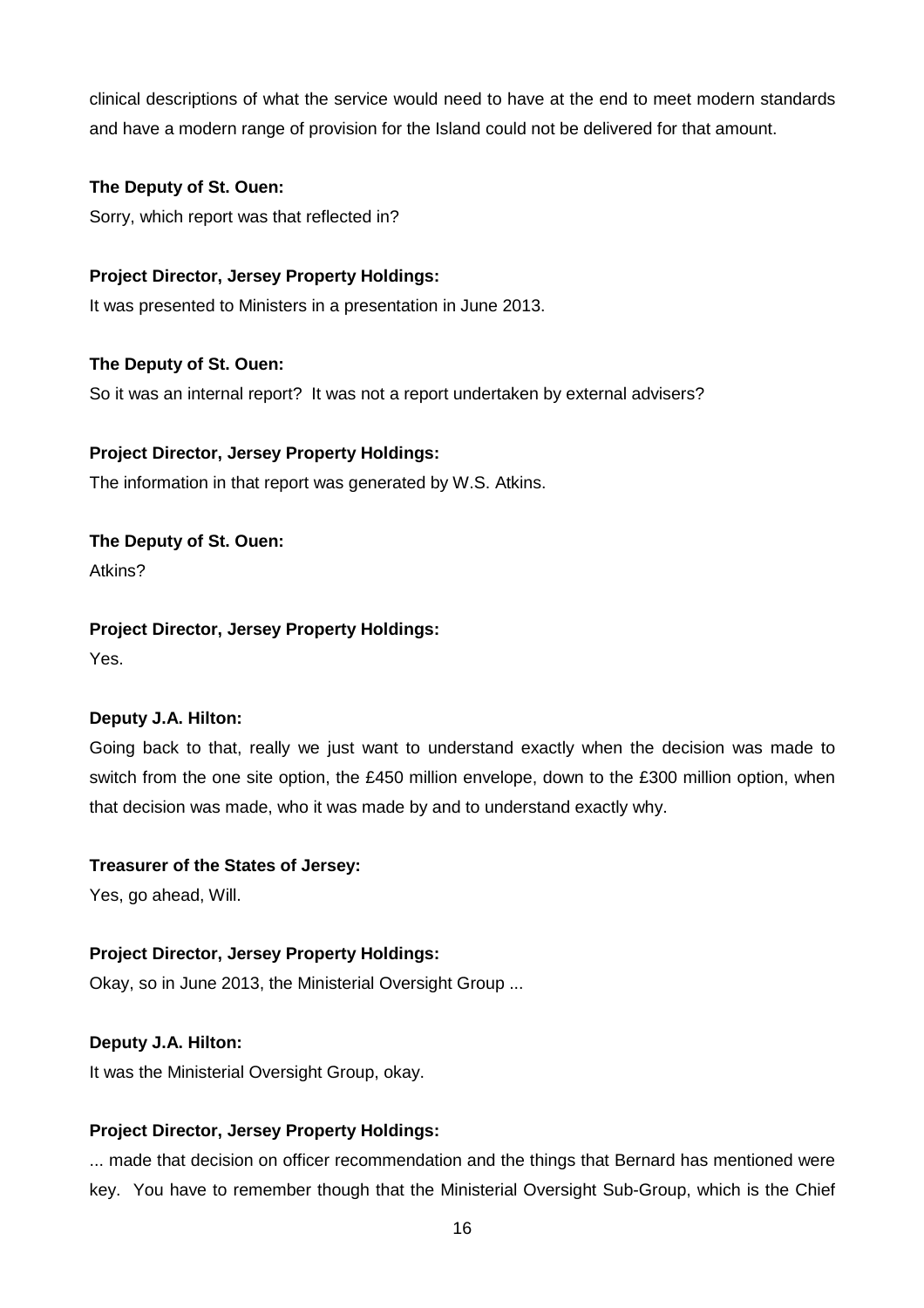Minister, the Minister for Treasury, the Minister for Health, had spent the best part of 10 months looking in detail at the General Hospital site and the Esplanade site and looking at different options. They did understand to a high level of detail the trade-offs between different options, so when it came to considering the solution that W.S. Atkins put forward for £250 million on the current site, they understood what could be improved from that and that you were not getting the public benefits that Health were seeking. As a result of that, they charged Jersey Property Holdings and the Treasury to go away and look further at solutions to refine the concept, and we came back with the dual site solution.

## **Deputy J.A. Hilton:**

Dual site. I may have misunderstood this, so we have got a figure of £297 million I believe for the hospital. Does that include the Overdale site?

## **Project Director, Jersey Property Holdings:**

It does.

# **Treasurer of the States of Jersey:**

It does, Chairman.

## **Deputy J.A. Hilton:**

That does include it? That is what I thought, but I just wanted that clarified, that was all.

# **The Deputy of St. Ouen:**

Which officer or officers provided the recommendation for the Ministerial Oversight Group to consider?

## **Treasurer of the States of Jersey:**

Myself and Julie Garbutt and our teams, Chairman.

## **The Deputy of St. Ouen:**

That recommendation was based on what evidence or information, should I say?

# **Treasurer of the States of Jersey:**

In terms of the choice between sites?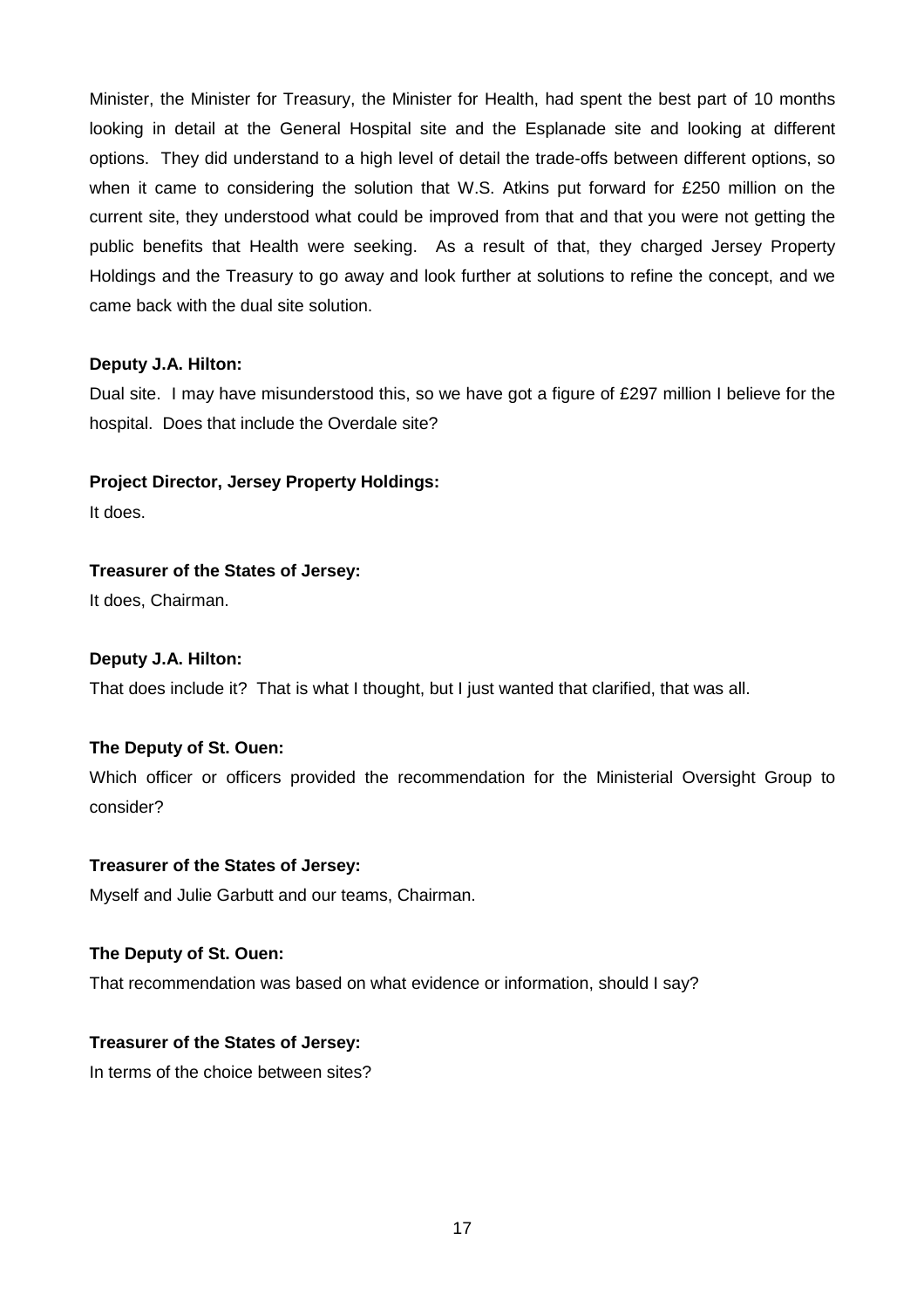No. I am just asking what basis was the recommendation formed upon? So you made an officer recommendation to the Ministerial Oversight Group. What information, what evidence was considered and used to reach the recommendation?

#### **Treasurer of the States of Jersey:**

I see, yes.

#### **Project Director, Jersey Property Holdings:**

So that was the W.S. Atkins £250 million scheme and its costing for the General Hospital site. Ministers also had at that meeting the W.S. Atkins condition assessment report, so they understood what parts of the building could be refurbished. They had the single bed methodology report, again which explained why that was important and why Health was seeking that as a benefit. They had the benchmarking report, which looked at the costs of hospital both elsewhere in the U.K. (United Kingdom) but also in terms of international perspective and what was driving the cost, if you like. That was the basis of the documentation on which the decision was made.

#### **The Deputy of St. Ouen:**

Thank you. I have got a question, and it is quite simple: how much did the Atkins work and their first proposal cost?

#### **Treasurer of the States of Jersey:**

Was it £90,000-odd?

## **Project Director, Jersey Property Holdings:**

It is in here. For the original strategic outline casework, so was the first commission that they were asked to do, the total was just short of £150,000, and that was where they looked at a number of sites and brought that down to a recommended single site. We then did a period of 6 or 7 months of site validation work, where different options and configurations were looked at, and that was a total of about £113,000. Then we developed the dual site solution and that was a total of about £90,000, giving a total of approximately £354,000.

#### **The Deputy of St. Ouen:**

That is just Atkins?

## **Project Director, Jersey Property Holdings:**

That is just for Atkins, yes.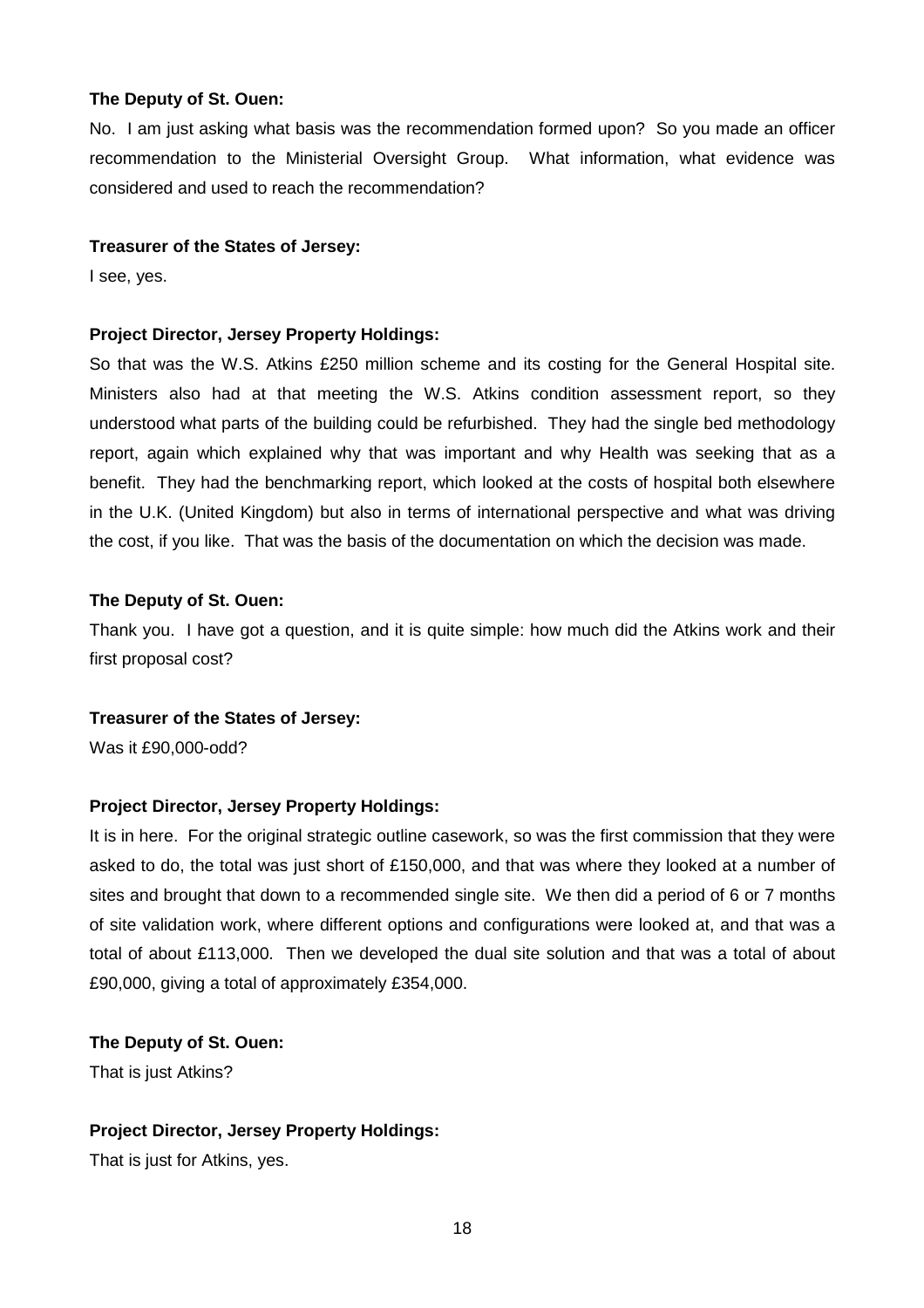In addition to that, other reports have been commissioned, I presume?

## **Project Director, Jersey Property Holdings:**

W.S. Atkins provided all the reports. There is an additional cost for our design champion during that last stage where we were developing the dual site approach. I would have to come back with that cost, because, apologies, I do not have it with me.

## **The Deputy of St. Ouen:**

That is the only additional cost, so in other words, Atkins has been the primary and only expert adviser?

## **Treasurer of the States of Jersey:**

We have the design champion as well, Chairman.

## **Project Director, Jersey Property Holdings:**

The design champion was a key role, in particular working with our Health colleagues to draw out what their priorities were and how we would best deliver those.

#### **The Deputy of St. Ouen:**

Can you just tell me why the design champion was not introduced at the start of the process to work alongside Atkins rather than at the end?

## **Treasurer of the States of Jersey:**

I wish we had done that, Chairman, with the benefit of hindsight, but we did not.

## **Deputy J.A. Hilton:**

How did the design champion come into being and to assisting you in your work?

## **Project Director, Jersey Property Holdings:**

It is a commonly-used role in large construction projects and Laura worked with the design champion on previous projects. Crucially what the design champion did, which Atkins did not have that skill of, was where you are looking at making priorities between choices and identifying which services potentially could be going in refurbished as against new build, and that is the compromises that we were making, Chair. The design champion, who had worked on hundreds of hospitals, was able to do that in a way that W.S. Atkins did not have experience.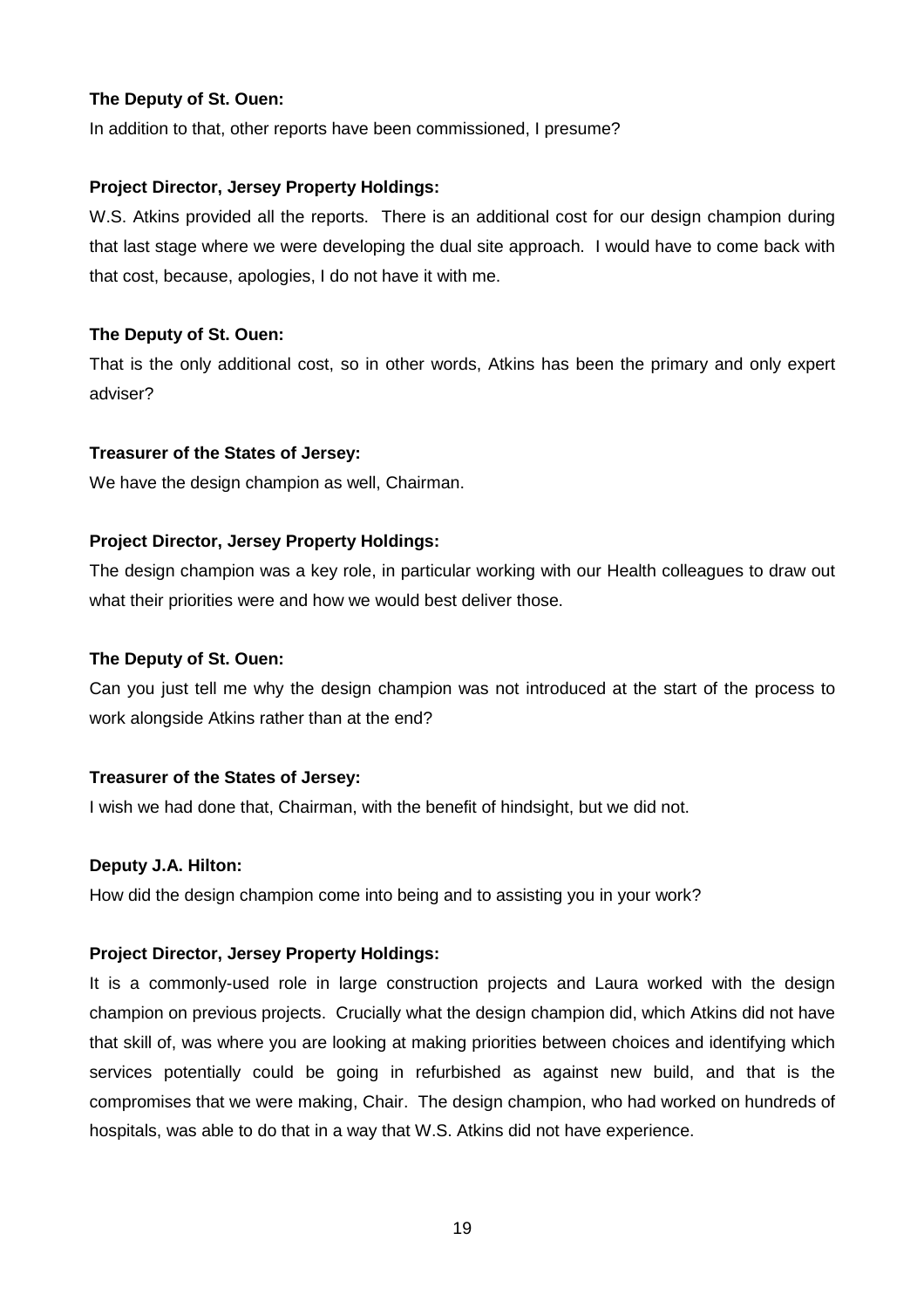#### **Deputy J.A. Hilton:**

I suppose this individual is going to be working on the project through to its completion, yes. Okay, which leads us on to what revisions to your vision of the model of care for Jersey were necessitated when the cost envelope for the hospital was reduced?

#### **The Deputy of St. Ouen:**

We are talking about the vision as described in P.82.

#### **Deputy J.A. Hilton:**

Have any compromises had to be made?

#### **Treasurer of the States of Jersey:**

I will have to ask Bernard to confirm, Chairman, but I think it is fair to say what the design champion managed to do ... I will speak very frankly for a minute. W.S. Atkins were very, very strong technical advisers, so you have got very, very strong technical advisers over here numbercrunching, and over here you have got a series of Health colleagues who are very concerned about the future delivery of health services in Jersey and how that might look, and also becoming anxious about the need for change and improvement, especially in order to manage risk. What we needed was someone who had knowledge on both sides and skills on both sides who could bring both sides together and could translate the needs and requirements of the health service colleagues into a technical brief which then the technical side could cost. That is what the design champion managed to do, he managed to bridge that gap. His great skill is in having all of that detailed technical knowledge, but being able to communicate with the people who have got to provide the services, and he managed to bridge that gap.

#### [13:45]

I was delighted that Julie, the Chief Officer for Health and Social Services, and her colleagues were happy with the outcome, but when they came forward with a revised proposal after help from the design champion, the question had been put to W.S. Atkins: "What could you deliver for £250 million?" and that did not go near satisfying the needs of the Health colleagues. What the design champion managed to do was to work with everyone involved, W.S. Atkins and Health colleagues, and come up with a proposal that was more the £250 million but met their requirements and was substantially below the previous numbers that had been talked about, so everybody was happy. We then talked again with the Ministerial Oversight Group to say: "We know you gave us the challenge of looking at a project of: 'What if it is £250 million? What would that mean?' What we have come up with this: here is the proposal, this is how the hospital could look and this would cost £297 million" and we then went forward on that basis. I think that is fair, yes.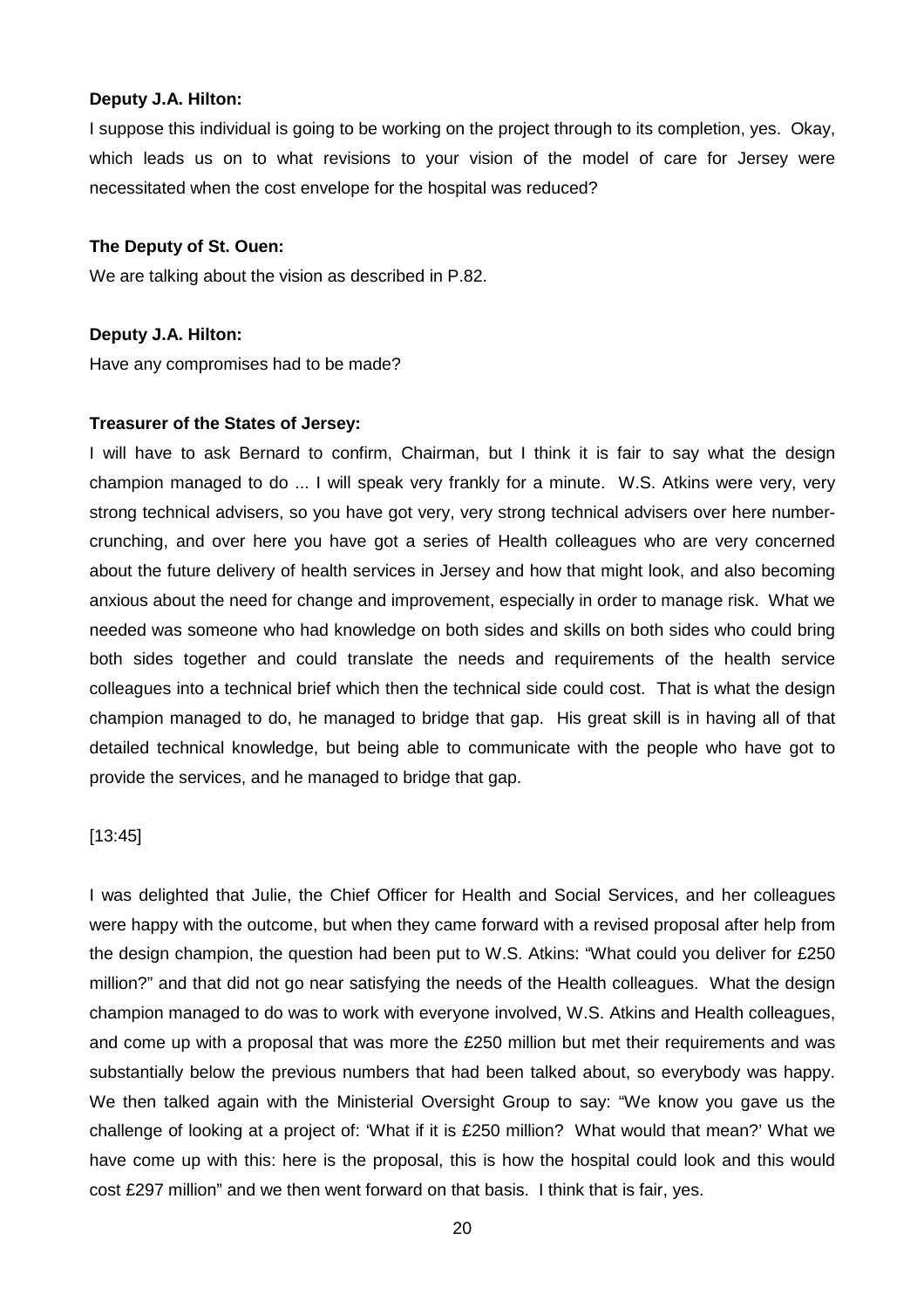So a piece of work has been done on looking at all of the proposals that were contained in the Atkins £450 million, the £430 million plan, and compared with what can be delivered within the £297 million budget, is that what you are saying?

#### **Treasurer of the States of Jersey:**

I am saying that the needs and requirements of Health colleagues can be met within the £297 million for the new hospital in a way in which they are content.

#### **The Deputy of St. Ouen:**

Sorry, based on what? What have you based that comment on if a piece of work has not been undertaken on looking at a comparison with what was proposed by Atkins and what is currently being proposed?

#### **Treasurer of the States of Jersey:**

Because what was proposed by Atkins was a response to Health's needs and the current project was a response to Health's needs, and colleagues felt that the ... I am going to ask Bernard to comment himself, and it is probably better that I do that, rather than say what I think Health colleagues thought at the time.

#### **Senator S.C. Ferguson:**

If you will excuse me, perhaps I can help. Would you sort of say then that the design champion was really taking the Atkins original and in fact value engineering it down to fit within your envelope?

#### **Treasurer of the States of Jersey:**

To an extent, Chairman, to an extent, because ... Will will probably be able to give specific examples, but W.S. Atkins had used particular U.K. standards for the purpose of modelling their costs. We do not have to adopt particular space standards, for instance, we could choose to vary some of those things, so there were discussions between Health colleagues and the design champion around those sorts of issues, so ...

#### **Project Director, Jersey Property Holdings:**

I think the difference is that it is the same accommodation that is being offered, but some of that under the dual site scheme is delivered in refurbished rather than new build and that is the biggest driver in terms of the difference. A further driver, as the Treasurer mentions, Chair, is the spatial standards, the benchmarking report that you will have seen, looked at international standards, and indeed we were aware of hospitals being delivered in the U.K. with spatial standards below those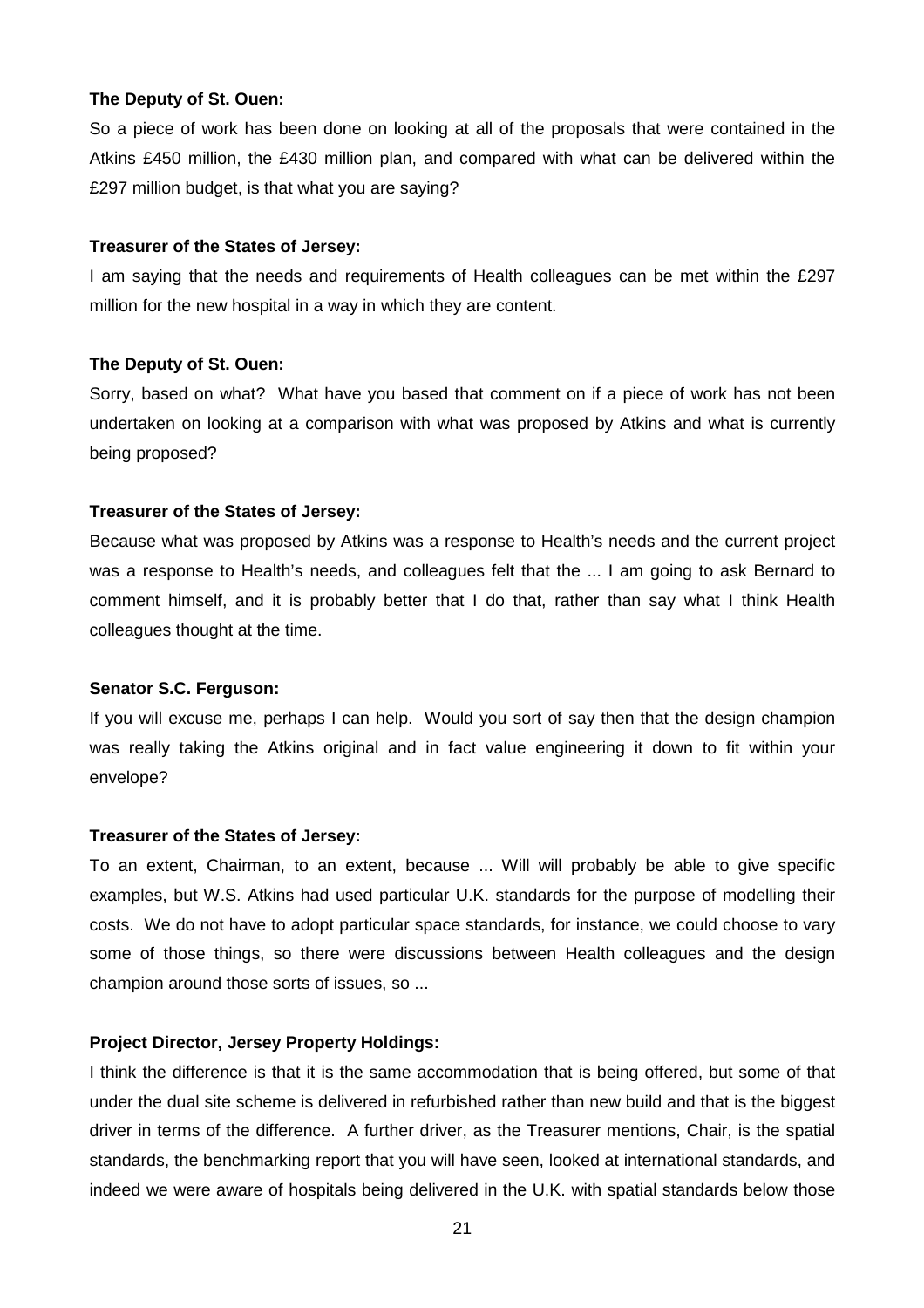assumptions that have been assumed in the Atkins work. We were able to use that sort of compromise, not on the critical areas, where the design champion reflected the Health requirement, which is to keep those at standard, but where we can look at compromising on the standard without compromising on quality and benefit in safety terms, the assumption was made that that could be done. That was the other biggest driver, if you like, in terms of the difference between the 2.

## **Deputy J.A. Hilton:**

So the 2 big drivers were the cost of refurbishing the existing building and the space standards ...

## **Project Director, Jersey Property Holdings:**

Exactly.

# **Deputy J.A. Hilton:**

... and I understand from reading some of the paperwork we have had that Cramlington Hospital, that I know that you looked at, did not reach the U.K. standard ...

# **Project Director, Jersey Property Holdings:**

Does not.

# **Deputy J.A. Hilton:**

... for single-bedded units.

# **Project Director, Jersey Property Holdings:**

It does not, yes.

## **Deputy J.A. Hilton:**

So obviously that must be all right to do that in the U.K., for them to build somewhere that does not meet the standard.

# **Head of Nursing, Emergency Care:**

It is important to distinguish between England, which is 50 per cent, Scotland it is mandated at 100 per cent and it is the case in Northern Ireland it is mandated.

## **Deputy J.A. Hilton:**

So in the U.K., as long as you build to 50 per cent of the standard ...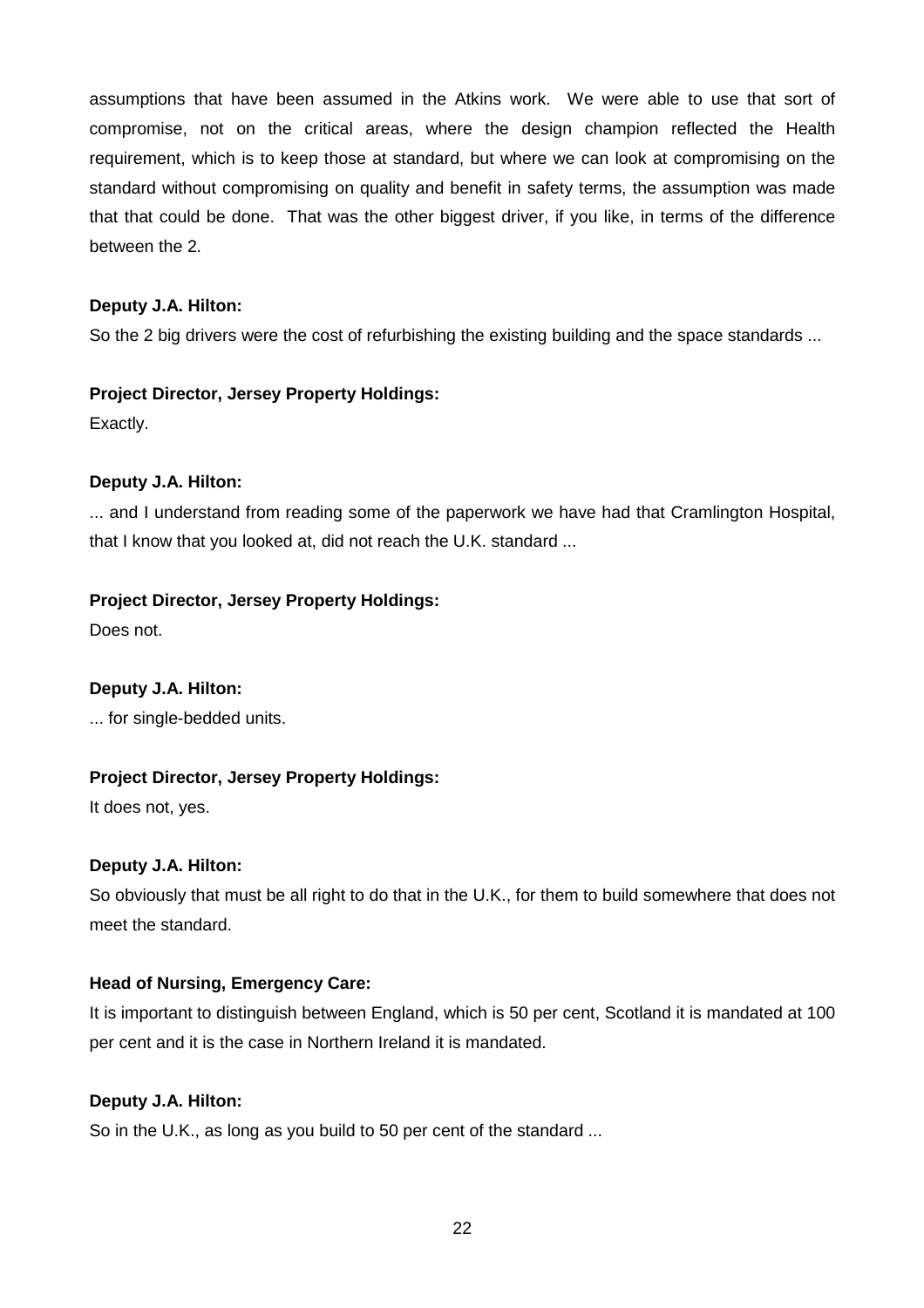## **Project Director, Jersey Property Holdings:**

No, no.

# **Deputy J.A. Hilton:**

Sorry.

# **Project Director, Jersey Property Holdings:**

I think we have got confused there between I think you are saying Cramlington built single-bedded rooms which were below the spatial standard, not a per cent ... yes, sorry, whereas what Bernard is saying is in U.K. jurisdictions, in Scotland the requirement is you will build 100 per cent singlebedded room wards, yes.

# **Deputy J.A. Hilton:**

Oh right, okay. So as far as I understand, I think it came out in a previous meeting that you confirmed that the Jersey standard was going to be lower than the U.K. recommended standard for size in the single-bedded units.

# **Project Director, Jersey Property Holdings:**

For the purpose of the strategic outline case, that was the assumption taken. As you go into more detail and you understand the risk better and you cost that risk, we may be able to improve that standard further, if we need to. I think what is important to say is we will work with Health colleagues to ensure that a States solution is provided and a sustainable solution is provided.

# **Deputy J.A. Hilton:**

As far as the services that are provided in the hospital at the current time, our understanding is that they will continue to be provided in the new refurbished hospital and so there is going to be no cut-back on services at all.

# **Head of Nursing, Emergency Care:**

The opportunity is to improve and expand services in time, because we will have the facilities to do that.

# **The Deputy of St. Ouen:**

Following on from that, what assurance can you give that the model of care to be delivered within the current cost envelope will not affect the delivery and quality of healthcare in the Island?

# **Treasurer of the States of Jersey:**

I think that is one for Bernard, Chairman.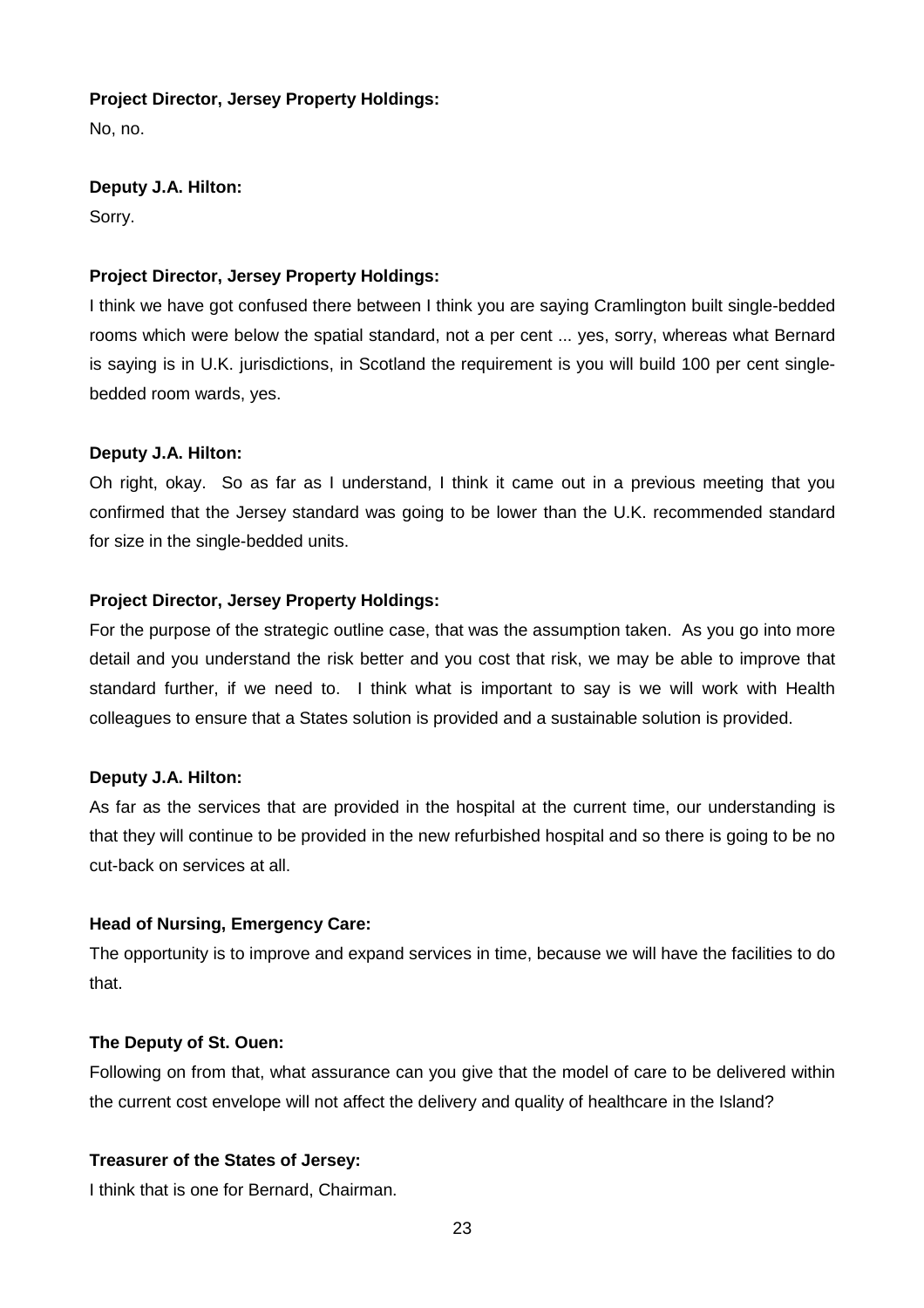#### **Head of Nursing, Emergency Care:**

We are coming next week to give more detail with the Health team. I can give you a very brief overview of that. It is that in terms of ... I think the Treasurer has indicated that the cost of healthcare will rise regardless of what we do on the Island, it is related to demography and a whole range of things, but what we can do is work very much harder with the new scheme on our unit costs. Again, I have given illustrations in the past where people are making unnecessary repeated journeys to receive decisions about their state, they are going on prolonged pathways before they proceed to treatment, and by improving adjacencies and remodelling some of those pathways, I think in previous years I gave illustrations of prostate cancer and breast cancer where the number of times patients need to attend hospital will be dramatically reduced. So that will reduce unit costs, because those are unnecessary steps - and Senator Ferguson pointed out before the benefits of Lean - and those are steps that do not really add value to the patient's experience.

#### **The Deputy of St. Ouen:**

Has that not already been factored in in the development of the services that are identified in the new way forward, that has already been almost taken as given that will happen and that is why our hospital is going to be smaller than perhaps it would otherwise be?

#### **Head of Nursing, Emergency Care:**

Yes, the provision of those services is in what is called an ambulatory care and diagnostic centre, which will be one part of the dual site model that generates significant efficiencies both in terms of patient experience, patient safety and also cost, so at that point we did not have the model that said the dual site and we did not have the detail about what services might go on either side. We still do not have those details at this stage. That is the work we are doing through this period.

#### **The Deputy of St. Ouen:**

But the model of care is not simply based around the hospital.

#### **Head of Nursing, Emergency Care:**

No, it is not.

#### **The Deputy of St. Ouen:**

It also includes - and we come back to the sustainable funding mechanism for Health and Social Care - the community services are designed to support a smaller hospital.

#### **Head of Nursing, Emergency Care:**

We can talk in more detail on the model of care next week, but one aspect of the model of care is to develop an emergency care centre which is not the traditional emergency department, which is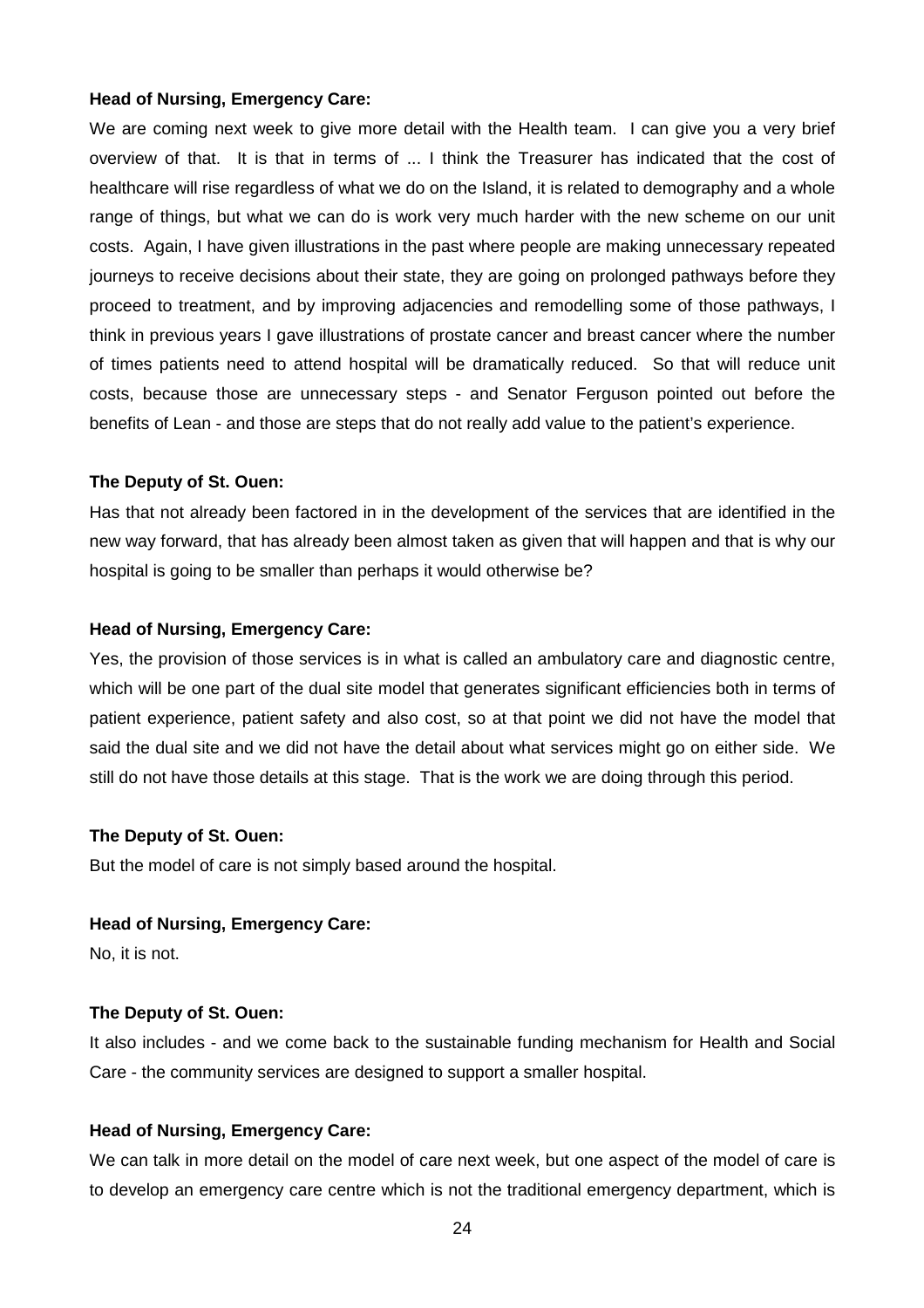an inward hospital-looking department, but an out-looking centre where community hospital staff are based. Patients arrive, and that is a third of our patients and what is called zero length of stay, they will stay for less than 24 hours. If we can make the right kind of clinical decision-making with the right kind of diagnostics, the right kind of imaging, while we are doing that, we can be setting up the community services for patients to move out of the hospital quicker than they are at the moment, and that is because those staff will be based within that emergency care centre.

#### **Senator S.C. Ferguson:**

But if you are busy working out the services that you are going to be doing in the hospital, how on earth are you going to manage to bottom out the revenue costs? How can you work out a sustainable funding mechanism by September?

## **Treasurer of the States of Jersey:**

Because, Chairman, finance colleagues within Health are working as part of the teams that are developing the service delivery models, so the Finance Director in Health, his team, are actively supporting the work as it is going on with the development of the future service delivery models, the finance staff are working with them on that so that they can cost the implications.

#### **Senator S.C. Ferguson:**

Right, so that basically the revenue costs, am I right in thinking you had not any idea of the revenue costs with the big all-singing, all-dancing £450 million hospital and you have not yet started on the revenue costs for the slimmed-down hospital?

## **Treasurer of the States of Jersey:**

No, Chairman.

## **Senator S.C. Ferguson:**

Or that you do not have the figure?

## **Treasurer of the States of Jersey:**

We have not completed them.

## **Senator S.C. Ferguson:**

You are working on it, but you do not have the figure?

## **Treasurer of the States of Jersey:**

We are working on those and I would be able, outside the meeting, to give you the detail on that.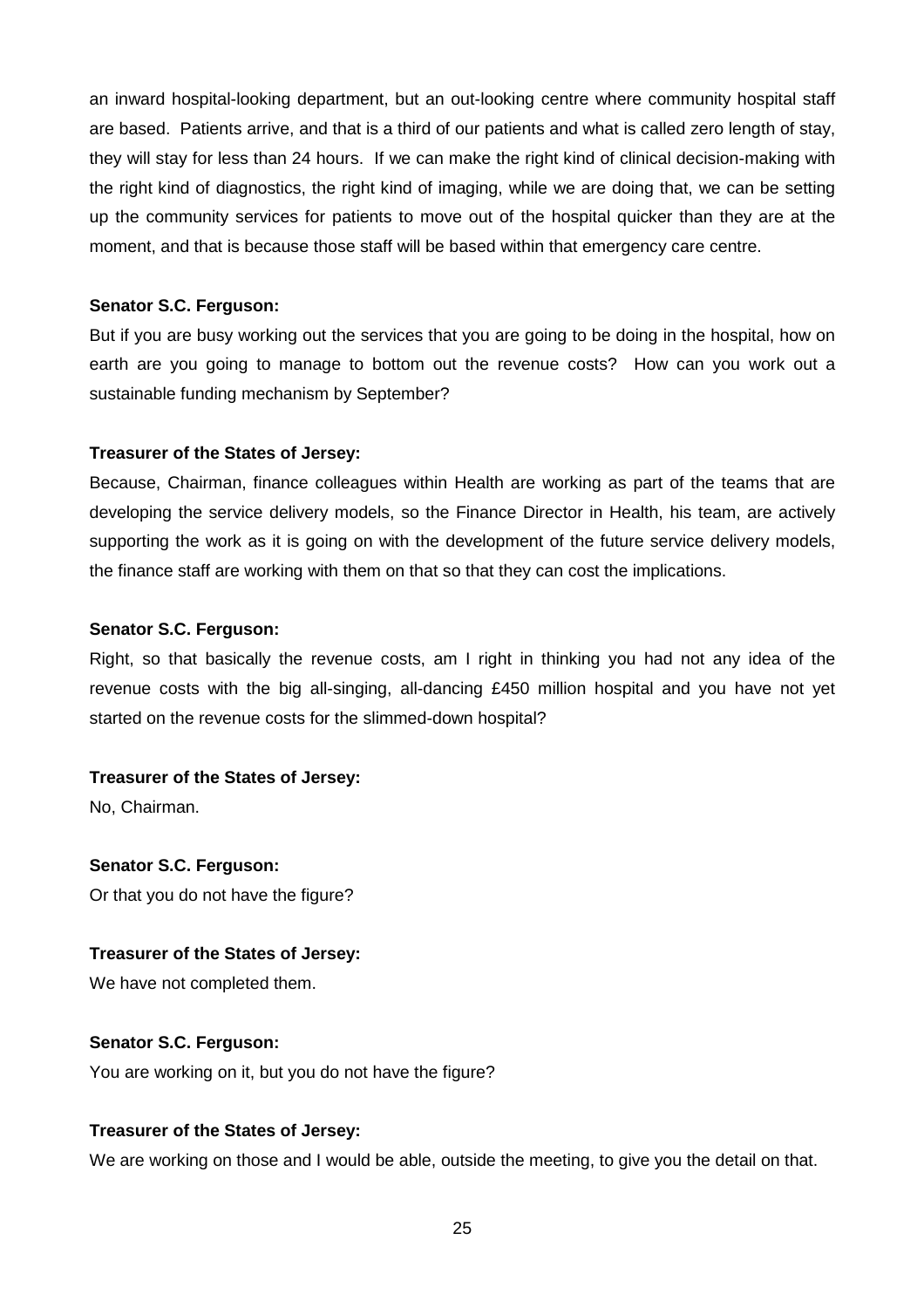## **Senator S.C. Ferguson:**

Yes. No, I am just looking at the principle. I am sorry, I was just trying to get it straight in my own mind.

## **Treasurer of the States of Jersey:**

You are right in your statement.

## **Senator S.C. Ferguson:**

We did not have a revenue figure at £450 million, we do not have it yet, but you are working on it?

# **Treasurer of the States of Jersey:**

We are much further advanced.

# **Project Director, Jersey Property Holdings:**

I can just clarify that what we did have in the strategic outline cases that you have seen was what was called relevant revenue costs, and those related to what we expected in relation to nursing costs, single-bedded rooms and dual site working costs, the costs of transporting people between the dual sites, those sorts of things. Now, clearly that is not a comprehensive sustainable revenue position that the Treasurer is referring to and so work is still going on looking at what that ...

# **Senator S.C. Ferguson:**

No, my question was have the revenue costs, which you did not work out at £450 million on a single site, come down with the reduced investment that we are going to have?

# **Treasurer of the States of Jersey:**

I see. Are you wondering whether we have sort of ...

**Senator S.C. Ferguson:** Well, did it?

## **Treasurer of the States of Jersey:**

... a saving on capital for a much higher revenue consequence?

**Senator S.C. Ferguson:** Yes.

# **Treasurer of the States of Jersey:**

We do not think so, no.

26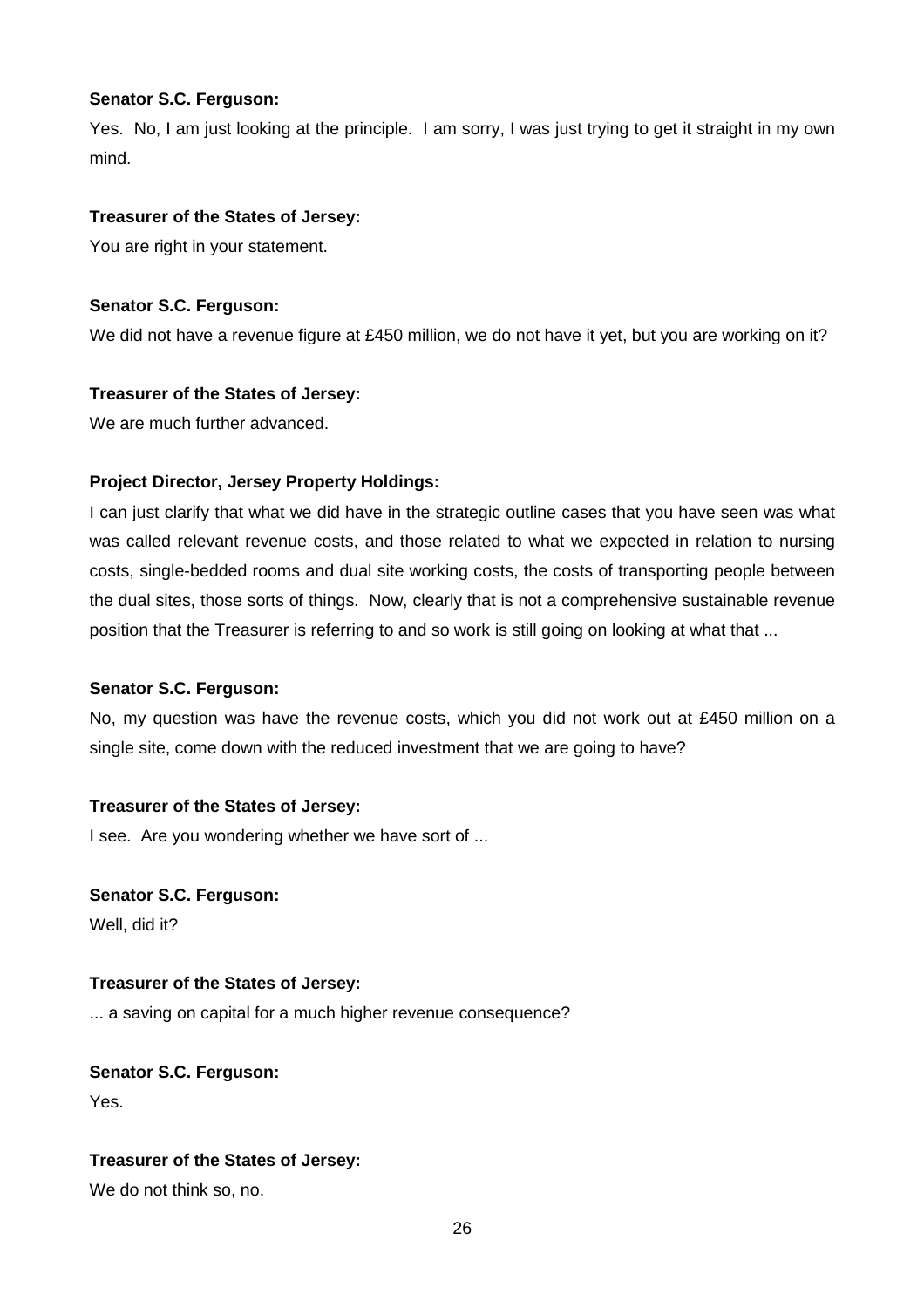## **Senator S.C. Ferguson:**

All right, thank you. Sorry.

## **Deputy J.A. Hilton:**

So you confirm that you see the revenue costs are going to be the same across the 2, the running costs?

## **Treasurer of the States of Jersey:**

No, I am not saying that, but I think what Senator Ferguson is asking is have we accepted a different provision, a different physical infrastructure for the hospital ...

[14:00]

# **Senator S.C. Ferguson:**

No, what I am saying - I am sorry, I have obviously phrased it badly - I just asked what is the effect of reducing the amount of money we are spending on the hospital and coming down to this effectively slimmed-down version, did that also reduce the revenue costs?

## **Deputy J.A. Hilton:**

The running costs of the hospital, yes.

## **Senator S.C. Ferguson:**

The running costs.

# **Treasurer of the States of Jersey:**

Just the running ... sorry, when you say "revenue costs" I assume that you mean the costs of nursing and consultants and everything.

# **Senator S.C. Ferguson:**

Well, those are the running costs.

**Deputy J.A. Hilton:** Yes.

# **Treasurer of the States of Jersey:**

Okay.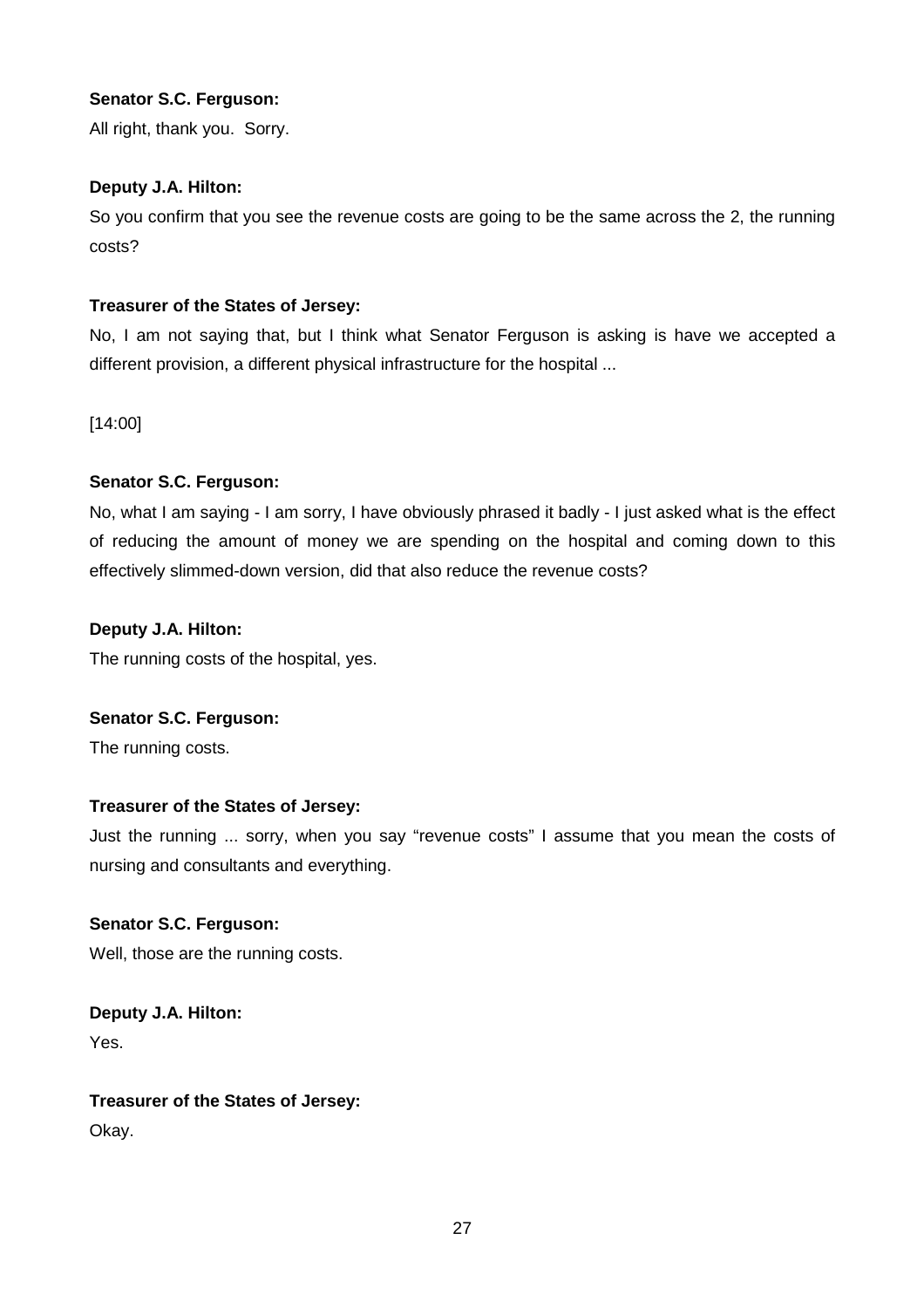# **Senator S.C. Ferguson:**

Sorry, I...

# **Treasurer of the States of Jersey:**

Not necessarily.

# **Deputy J.A. Hilton:**

Had you just confirmed ... sorry, I was ...

# **Treasurer of the States of Jersey:**

Will it reduce what I would think of as running costs in terms of heat and light and all that and so on?

# **Deputy J.A. Hilton:**

Yes, but not staffing, no.

# **Treasurer of the States of Jersey:**

No.

# **Deputy J.A. Hilton:**

Did you just say - and I am sorry if I missed it - that you do not have those forward projections of running costs for the new hospital at the current time? Did you just say that?

# **Project Director, Jersey Property Holdings:**

What I said was that in the strategic outline case that you have received, there are the relevant revenue costs, which are about what would change from the existing model of care, based on things like transport between sites.

# **Deputy J.A. Hilton:**

Yes. Just to help us, what is the difference in those 2 figures, do you know?

# **Project Director, Jersey Property Holdings:**

I do not have that in front in me.

# **Deputy J.A. Hilton:**

I do not know whether you know off the top of your head.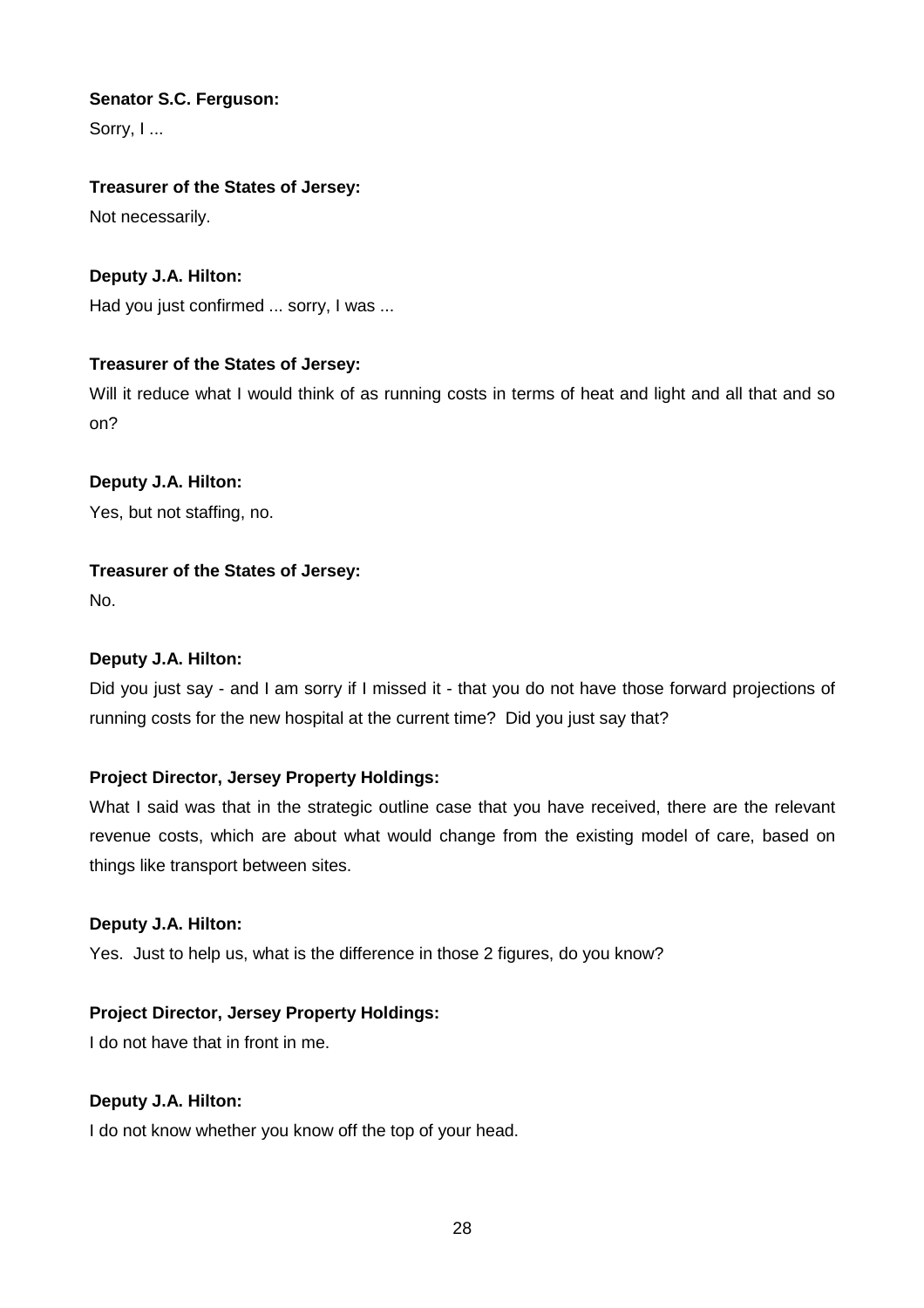What I would say, Chairman, is that the costs, the growth bids that I am offering to share with you, one of those workstreams is the acute services strategy and the costs associated with that, so it might help if we share the growth bids with you outside the meeting so that you can see a more complete picture on that, because it does include elements of the acute services strategy as well community services strategy, mental health and so on.

#### **Deputy J.A. Hilton:**

Right, thank you. We have talked briefly about the phasing of development across and within the 2 hospital sites. Could you just explain to us the risks that have been identified to maintaining safety and continuity of care and how you are going to mitigate against those risks?

#### **Treasurer of the States of Jersey:**

Yes. We do have a risk register, Chairman, and we are very happy to send that to you. We have a risk register for the project as it is developing and we can send that to Kellie for you.

#### **The Deputy of St. Ouen:**

Can you just briefly explain the phasing for us?

#### **Project Director, Jersey Property Holdings:**

The phasing?

# **The Deputy of St. Ouen:** Yes.

## **Project Director, Jersey Property Holdings:**

The phasing in the addendum to the strategic outline case, which is the dual site model, assumes that we would commence with a new build at Overdale of an ambulatory care centre and then subsequent to that, we would develop new build at the General Hospital site, and finally we would finish up with the refurbishment of those areas that need to be refurbished, decanted and refurbished on the General Hospital site.

#### **The Deputy of St. Ouen:**

Over what period of time?

## **Project Director, Jersey Property Holdings:**

The assumption is that those 3 phases that I have just outlined would be roughly 3 years each over the next 9 years, from 2016 onwards.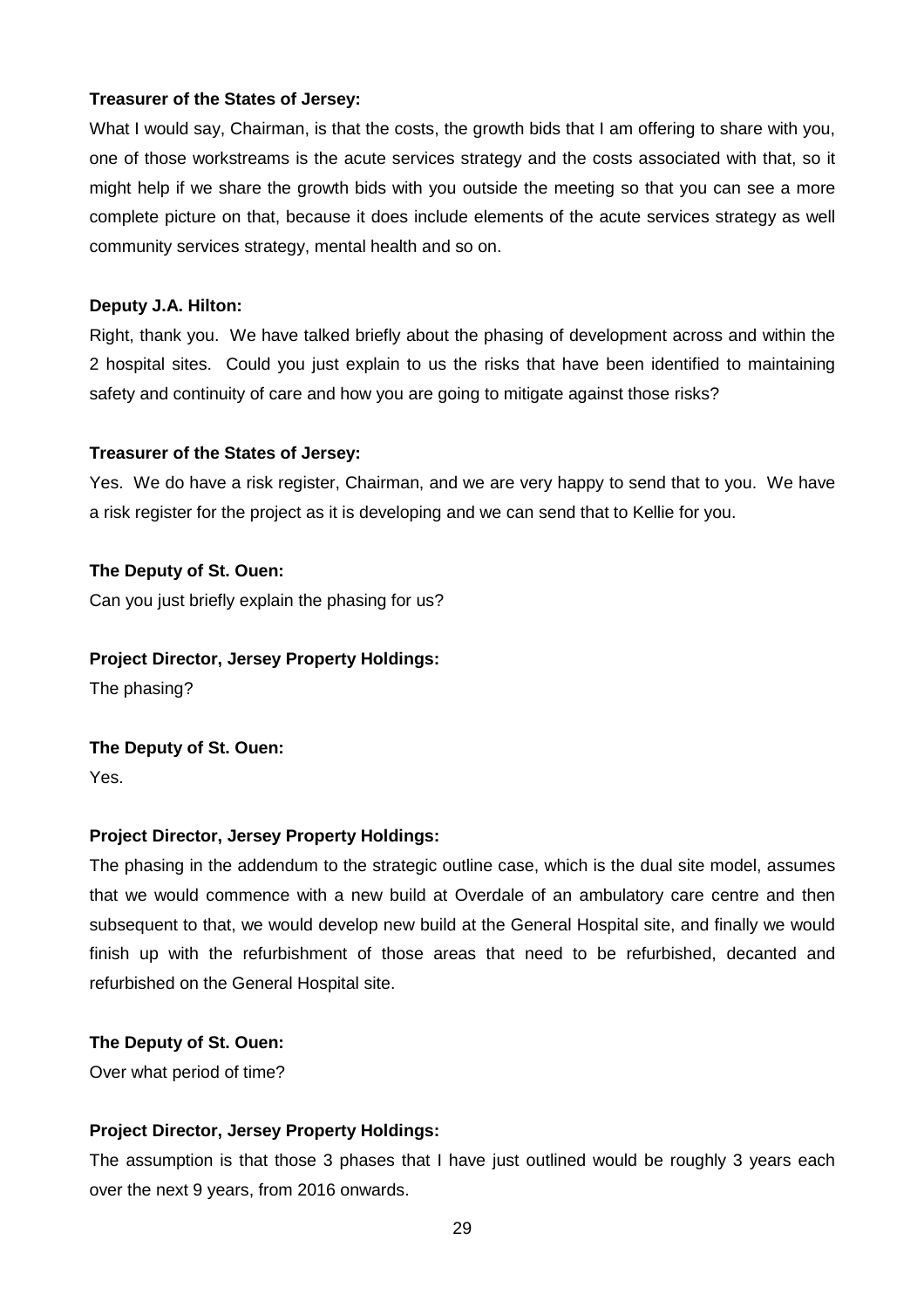Mention has been made of phasing and you have just identified maybe it is the first phase, I do not know. The question is can we be assured that the £300 million will be a total sum that will be used to provide all of the services and facilities that were identified and had been identified and acknowledged as being necessary in the Atkins report to meet the needs of the Island and its population?

#### **Project Director, Jersey Property Holdings:**

I think what you are saying is would we not just do phase 1 and then stop; is that what you are saying?

#### **The Deputy of St. Ouen:**

No, I am just wondering ... yes, is there a phase after £300 million?

#### **Treasurer of the States of Jersey:**

No, Chairman. No, just in case Health colleagues get ideas, the £300 million is to deliver the dual site option. I would say though, Chairman, that - and you will be familiar with Health and Social Services' provision overall - that there is more to Health and Social Services than the hospital and that there are other obligations that we will need to meet in relation to the development of other services, whether they be children's services or mental health services, and those costs will still need to be met.

#### **Deputy J.A. Hilton:**

Before we leave the subject of the actual hospital and go on to other things, I just wanted to ask you what work has been carried out to consider the purchase of the 2 hotel sites?

#### **Treasurer of the States of Jersey:**

Yes. We did consider the acquisition and we are still considering the acquisition of the 2 sites. In fact, there are more than 2 sites that we are considering acquiring that could have strategic significance between of their proximity to the hospital. What we do not want to do, Chairman, is to develop options which require us to purchase those sites because that places us in a difficult position when it comes to negotiating a fair price. That is where we are with that, Chairman, so we are practically considering it, Property Holdings colleagues have had some initial discussions with the landowners, but we will not buy them at any price, we will buy them at a fair price, if we need to.

#### **Deputy J.A. Hilton:**

Have any discussions happened between yourself and the Minister for Treasury on that matter?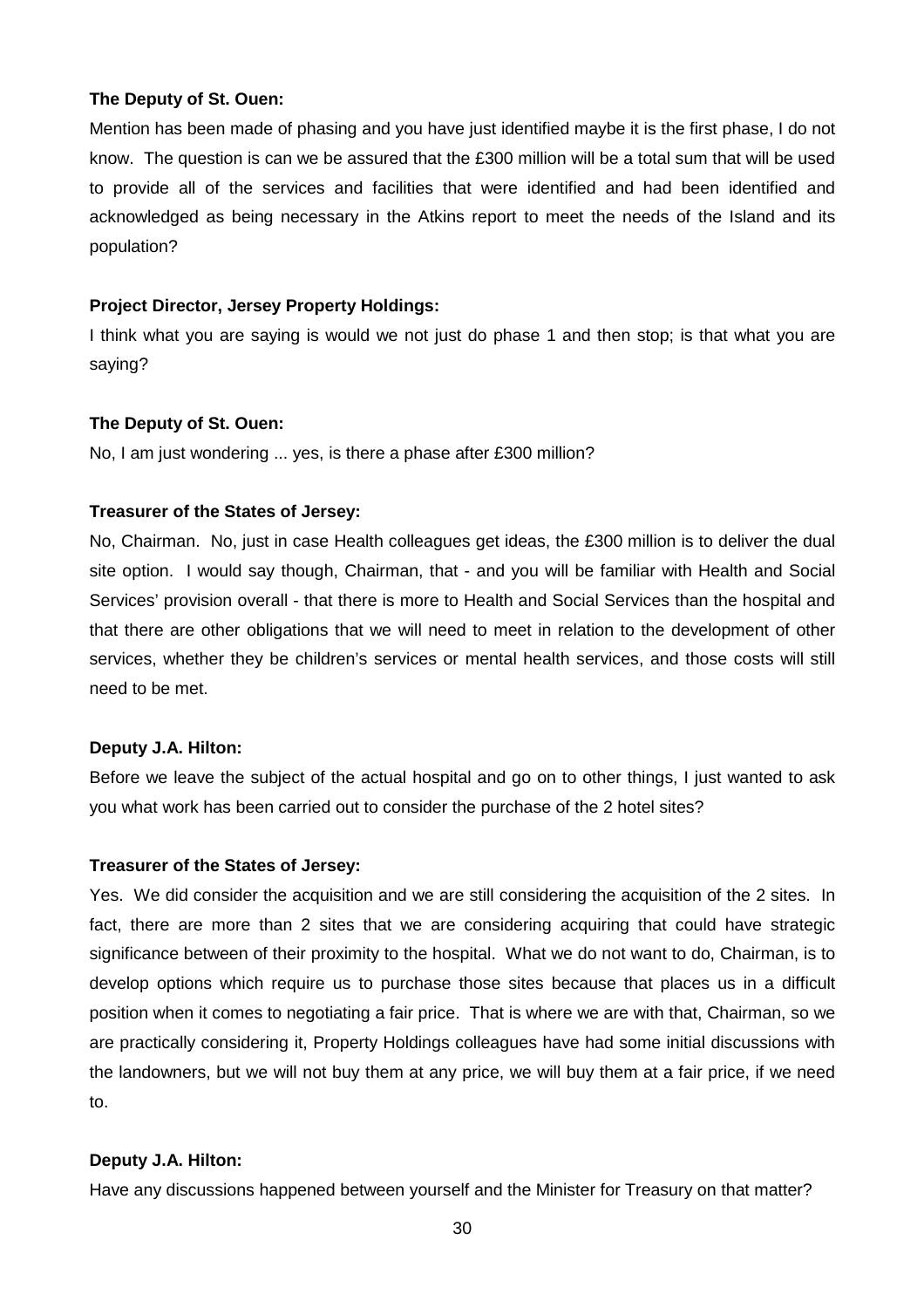Yes, Chairman.

# **Deputy J.A. Hilton:**

What does the Minister for Treasury think?

# **Treasurer of the States of Jersey:**

I think you would have to ask the Minister for Treasury what he thinks, but what was agreed - and there were other Ministers at the meeting - was that Property Holdings should have some discussions with the landowners and that we should explore the possibilities. I think it would be fair to say, Chairman, that the Ministers were mindful of the comments previously made by your panel.

# **Deputy J.A. Hilton:**

Okay, thank you. Just moving on now to ask you some questions around the role of off-Island services, could you just tell us what forms of analysis or option appraisal has been undertaken into the role of off-Island services?

## **Treasurer of the States of Jersey:**

I could not answer that, Chairman. I would ask that you deal with Health colleagues next time.

# **Deputy J.A. Hilton:**

Okay, that is fine.

# **The Deputy of St. Ouen:**

Can I rephrase that maybe? Have you seen any financial information associated with the provision of on-Island versus off-Island services and how that may or may not affect the overall provision of health services on the Island, including at the hospital?

# **Treasurer of the States of Jersey:**

I think it is fair to say, Chairman, that those decisions about whether services should be provided on-Island or off-Island have been driven by patient need and by risk and by issues around quality of care. They have not been ... that is how those issues have been considered. It is not driven ... the primary concern is for patients, not for price, when we are looking at those issues.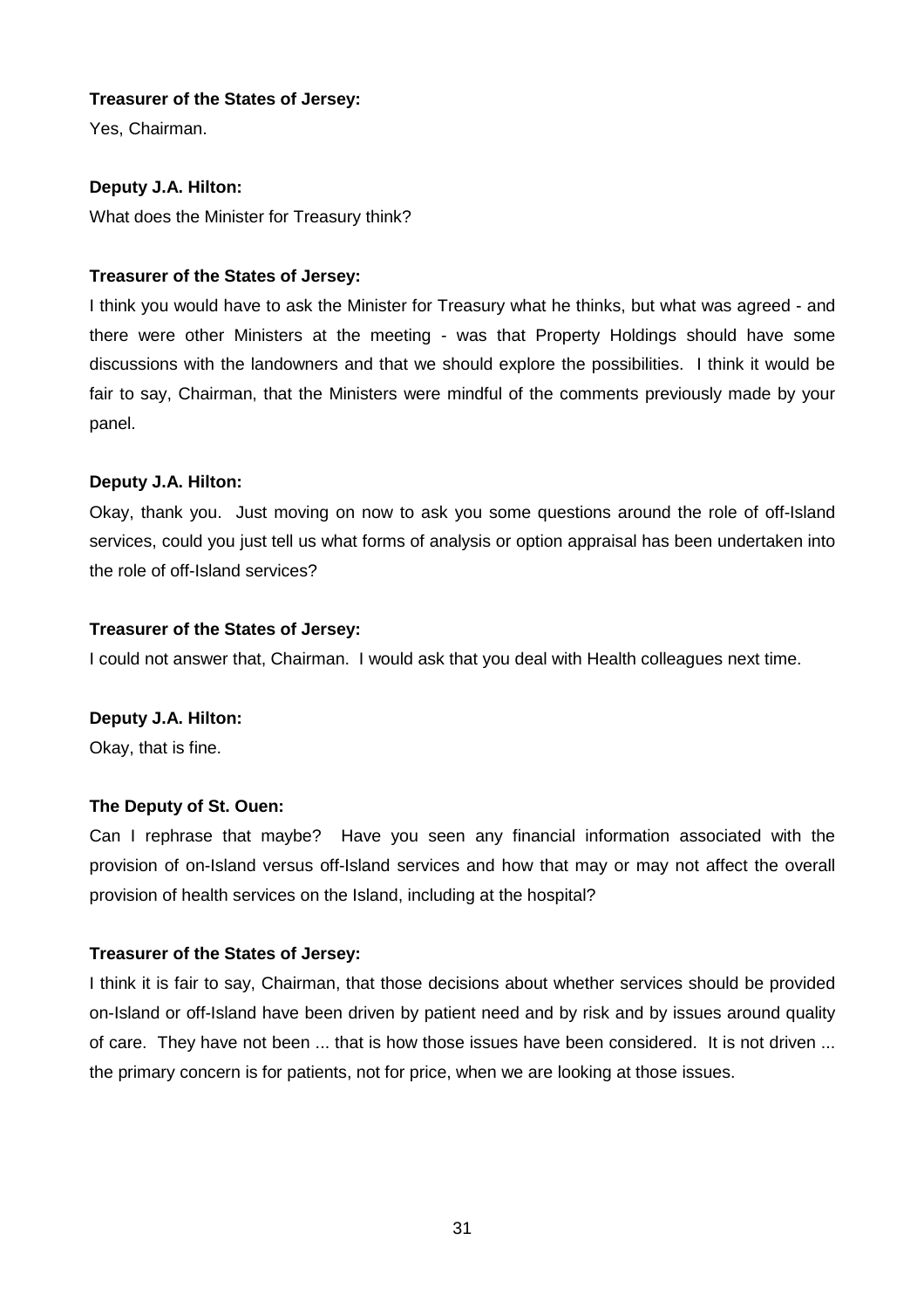I hear that and I am sure you are right, but it then surprises me that Ministers are making decisions not about that side of things, they are focusing on just pounds, shillings and pence and limiting budgets within a cost envelope that they believe is affordable ...

#### **Treasurer of the States of Jersey:**

No, I do not think that is fair, Chairman.

#### **The Deputy of St. Ouen:**

... and the public generally are well aware that if they want additional services, they need to pay for them.

#### **Treasurer of the States of Jersey:**

I do not think that is fair, Chairman. I think the Ministers had definitely had regard to all the issues around quality of service delivery, patient care, risk management for patients and so on. They have not just considered the cost of the services.

#### **Senator S.C. Ferguson:**

Yes, but there must be a point where you say providing it here, providing it off-Island, quality, all the other factors are good and are comparable, but one of them costs a lot more than the other.

## **Treasurer of the States of Jersey:**

That sort of issue is more likely to be considered or is very relevant to be considered in relation to elective care, but we are talking about an acute hospital that has to provide emergency care as well and if we want to pursue that discussion any more, then I think it would need to be Bernard and Health colleagues who deal with it.

## **The Deputy of St. Ouen:**

Can I just ask, since the current plans must include some assumptions for the volume and type of off-Island services, could you - or maybe Bernard can tell us - what they are and how they affect the overall cost of capital and revenue provision in the current plan?

## **Head of Nursing, Emergency Care:**

I can only talk detail about the on-Island radiotherapy option, which is one thing that sits with me and my colleague in commissioning. There will be a meeting next week to talk in more detail about a range of services. The answer is that there are some services that it will never be affordable for the Island to provide, so those cases will always go off-Island, for neurosurgery and cardiac surgery. What we do with that is we are looking at that whole process of commissioning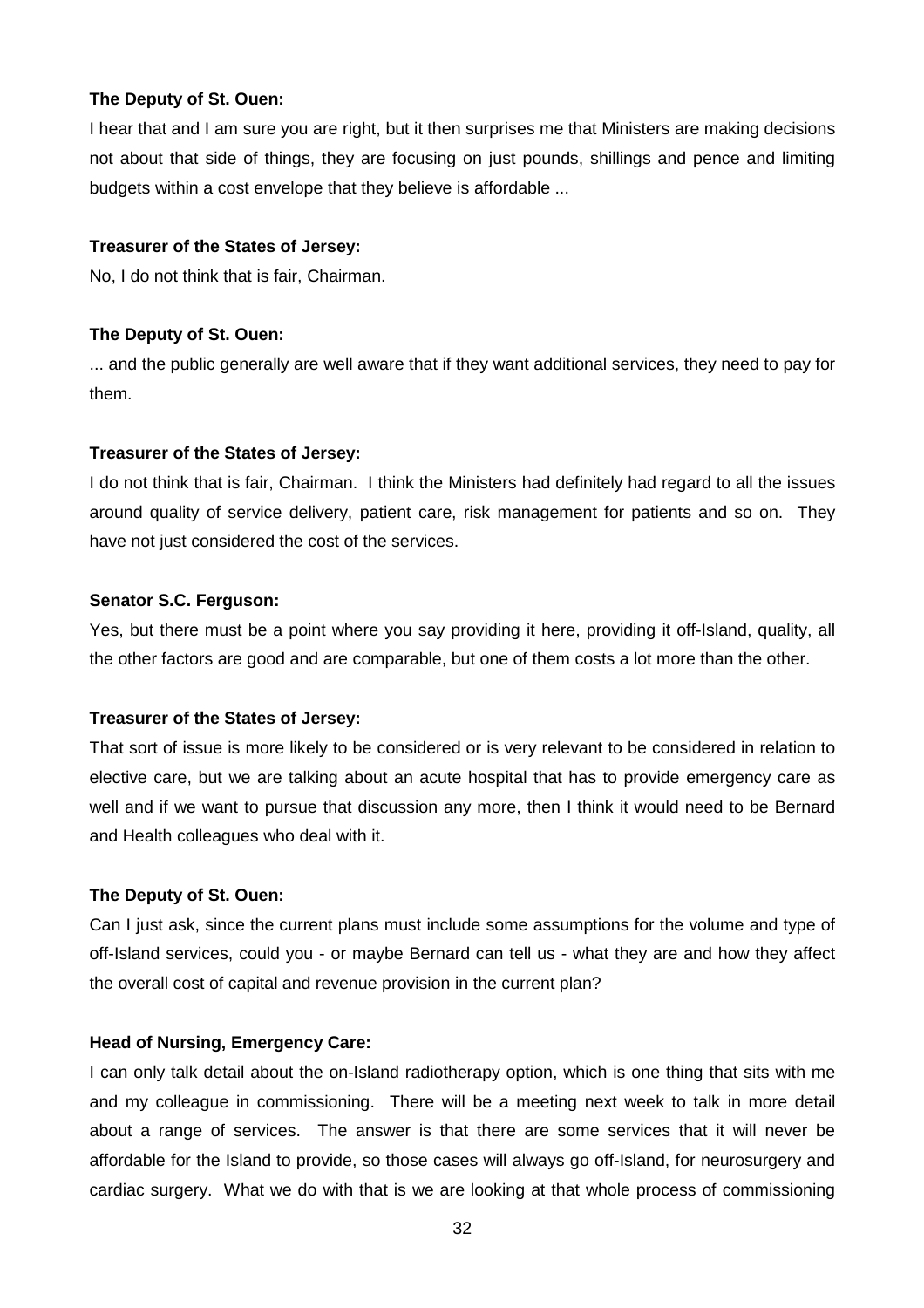off-Island services at better value and we have done that already with cardiac services. So there is that group of care that provides opportunities off-Island that we will never have here, the types of care that we will never provide because we would not be able to recruit the kind of workforce to provide that on-Island and then there is a range of services inbetween. I think that my colleagues from Health recently talked about the kind of consultants we are recruiting at the moment, which are enabling a different kind of choice about what patients are going off-Island, so we can do, for example, much more breast care on the Island now with our new surgeon, we can do much more ...

#### **Deputy J.A. Hilton:**

Bernard, do you mind if I just stop you there ...

#### **Head of Nursing, Emergency Care:**

Not at all, no.

#### **Deputy J.A. Hilton:**

... because we are running out of time and I know we are meeting with the commissioners next week. I hope you do not mind. Okay, thank you. I wanted to ask you what evidence do you have of the value for money being obtained from the sums expended to implement the White Paper to date. Have you any evidence?

#### **Treasurer of the States of Jersey:**

My only evidence of the value for money provided by the expenditure, the funding that we have already provided for implementation of the White Paper ... if I answer your question directly, Chairman, do I have it? No. Does it exist? I would have to check, so I think I would go back to Health, yes.

#### **Deputy J.A. Hilton:**

I was going to say that was probably a little bit unfairly directed at you, so sorry about that.

#### **Treasurer of the States of Jersey:**

No, no, that is all right. I am happy to get that information for you. I just have not come with it, prepared with that.

#### **Deputy J.A. Hilton:**

That is okay. It will be a question we will be asking next week of the hospital directors. We will move on to another question we would like answered. Who has personal responsibility at

33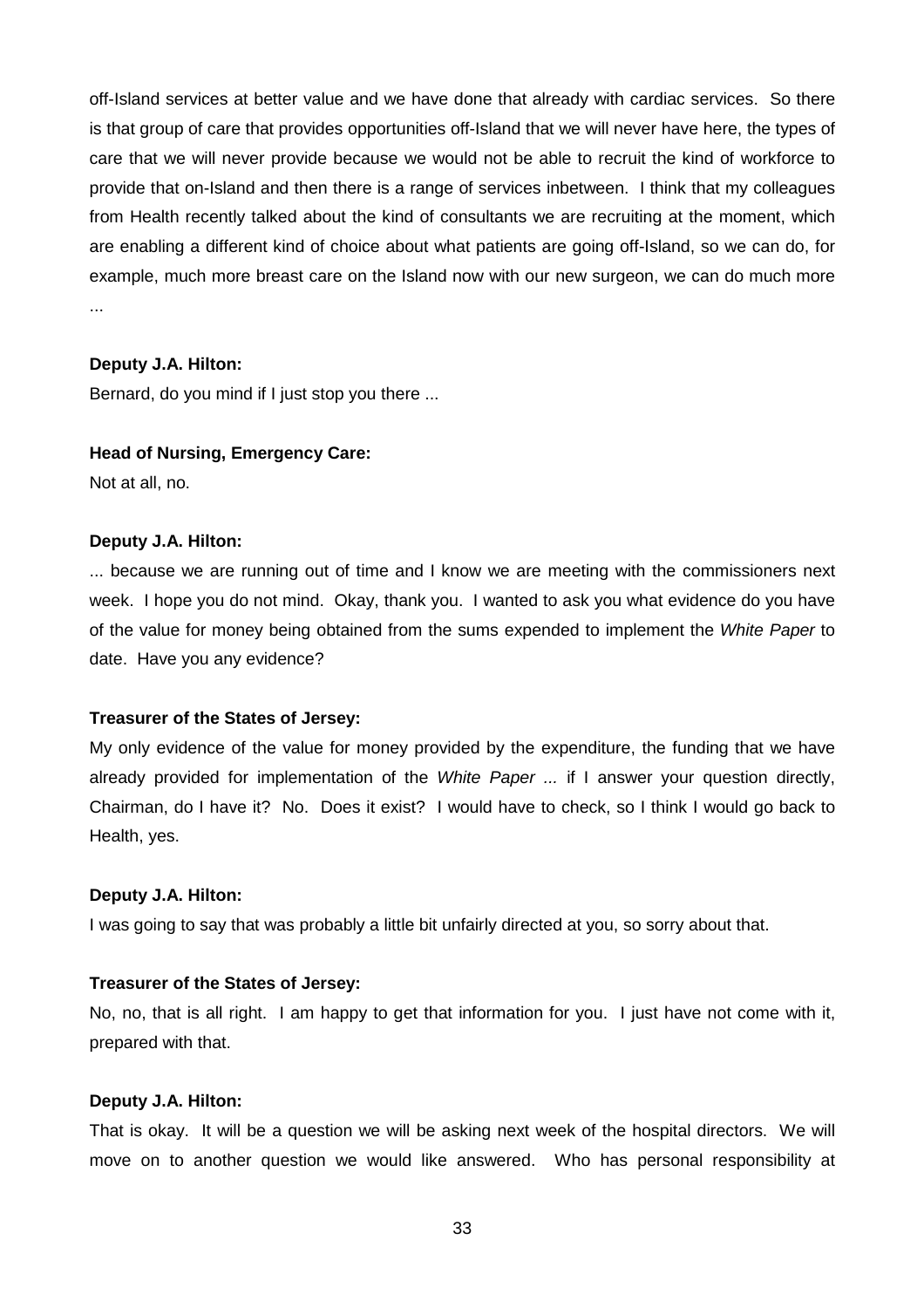ministerial and official level for validating the overall costs and financial allocations to fund the modernisation of Health and Social Care services?

## **Treasurer of the States of Jersey:**

Could you ask me that one again, Chairman?

## **Deputy J.A. Hilton:**

Yes. Who has personal responsibility at ministerial and official level for validating the overall costs and financial allocations to fund the modernisation of the health services?

## **Treasurer of the States of Jersey:**

I think for validating that it would be the Minister for Treasury and Resources and the Treasurer, Chairman, for validating the costs.

## **Deputy J.A. Hilton:**

Okay, thank you.

## **The Deputy of St. Ouen:**

Who would you expect to produce those figures for those individuals to validate them?

## **Treasurer of the States of Jersey:**

In relation to the hospital, for example, I would expect the project team to do that. In relation to community services, I would expect Health colleagues to do that, so it would depend on the particular service area, Chairman.

# **Deputy J.A. Hilton:**

To date, funding has been released for the feasibility study of the plan to renew hospital facilities, and Will touched on that earlier about the expenditure that had been incurred to date. Can you tell us how will a decision be made to fund the building works and what evidence would you want to see before making a decision to release further capital funds for the hospital?

# **Treasurer of the States of Jersey:**

I think that we need to progress the feasibility work further, Chairman.

[14:15]

**Deputy J.A. Hilton:** Okay.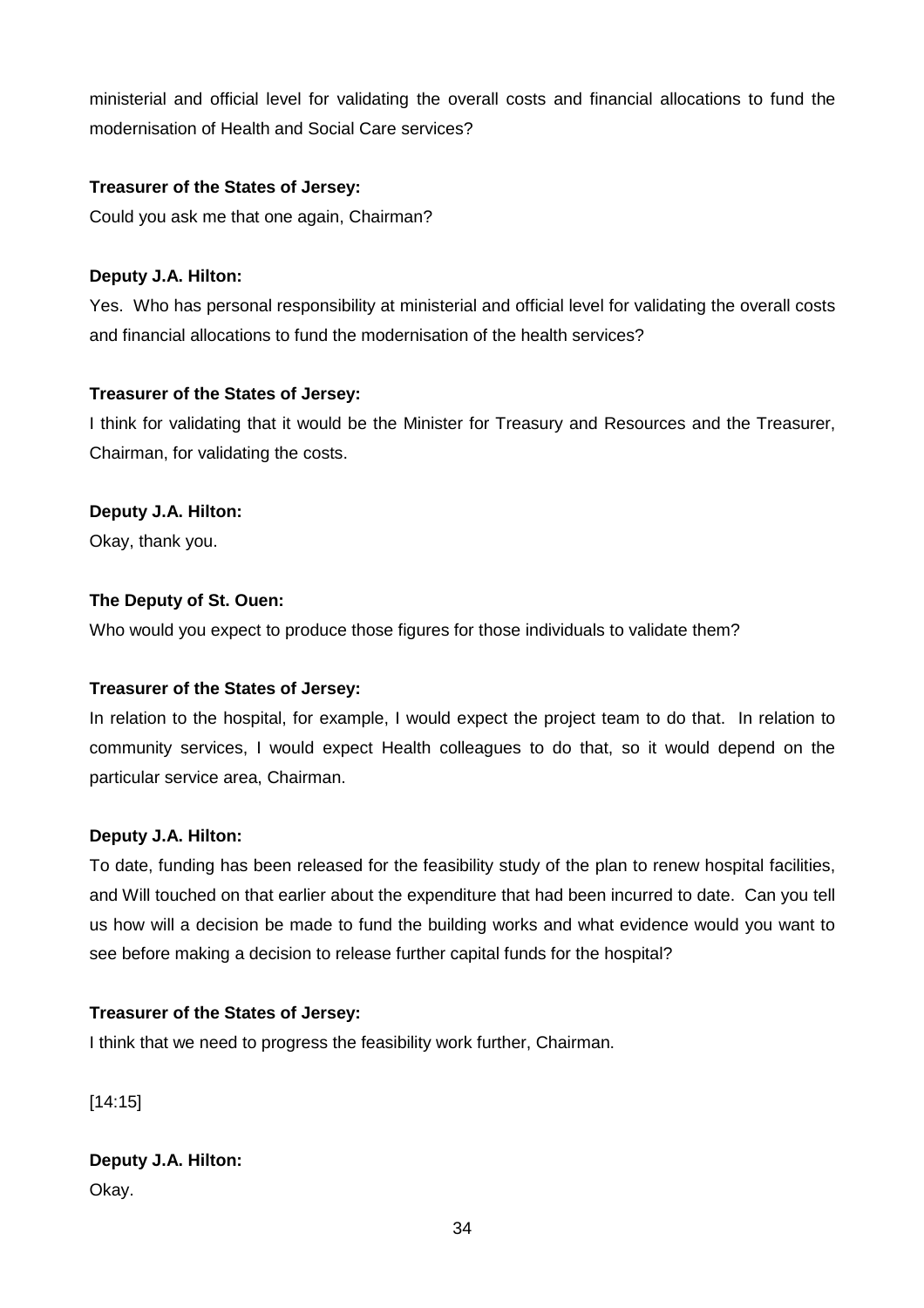Sorry, when do you expect that to be completed?

## **Treasurer of the States of Jersey:**

Towards the end of this year.

## **Project Director, Jersey Property Holdings:**

Well, the outline business case we would hope to have for the incoming Ministers after the election period. The full business case, we would be looking more like next year at a similar sort of time, so I think we are getting increasing levels of certainty as we do more work and that is what the Treasurer, I am sure, will be looking for, is a full business case to present to the States in response to be added to.

## **Deputy J.A. Hilton:**

Okay, but I asked you about how the decision was going to be made to fund the building works. I understood the decision had been made about how it was going to be funded.

## **Treasurer of the States of Jersey:**

So how the building works will be funded, do you mean the proposal that we took to the States as part of Budget 2014?

## **Deputy J.A. Hilton:**

Yes. Can you just outline that for us again?

# **Treasurer of the States of Jersey:**

Explain that, yes, certainly, Chairman. In December 2014, the States approved a way of funding the hospital and the way in which that works is we have a Strategic Reserve which locally is colloquially known as the rainy day fund, and we put forward a proposal as part of Budget 2014 that we would earmark an amount from the investment returns that are generated on the Strategic Reserve. We modelled that as part of Budget 2014 on 3 different bases, and the middle assumption was that we might generate 5 per cent on average investment returns over a period of time.

# **Deputy J.A. Hilton:**

Was the period 10 years?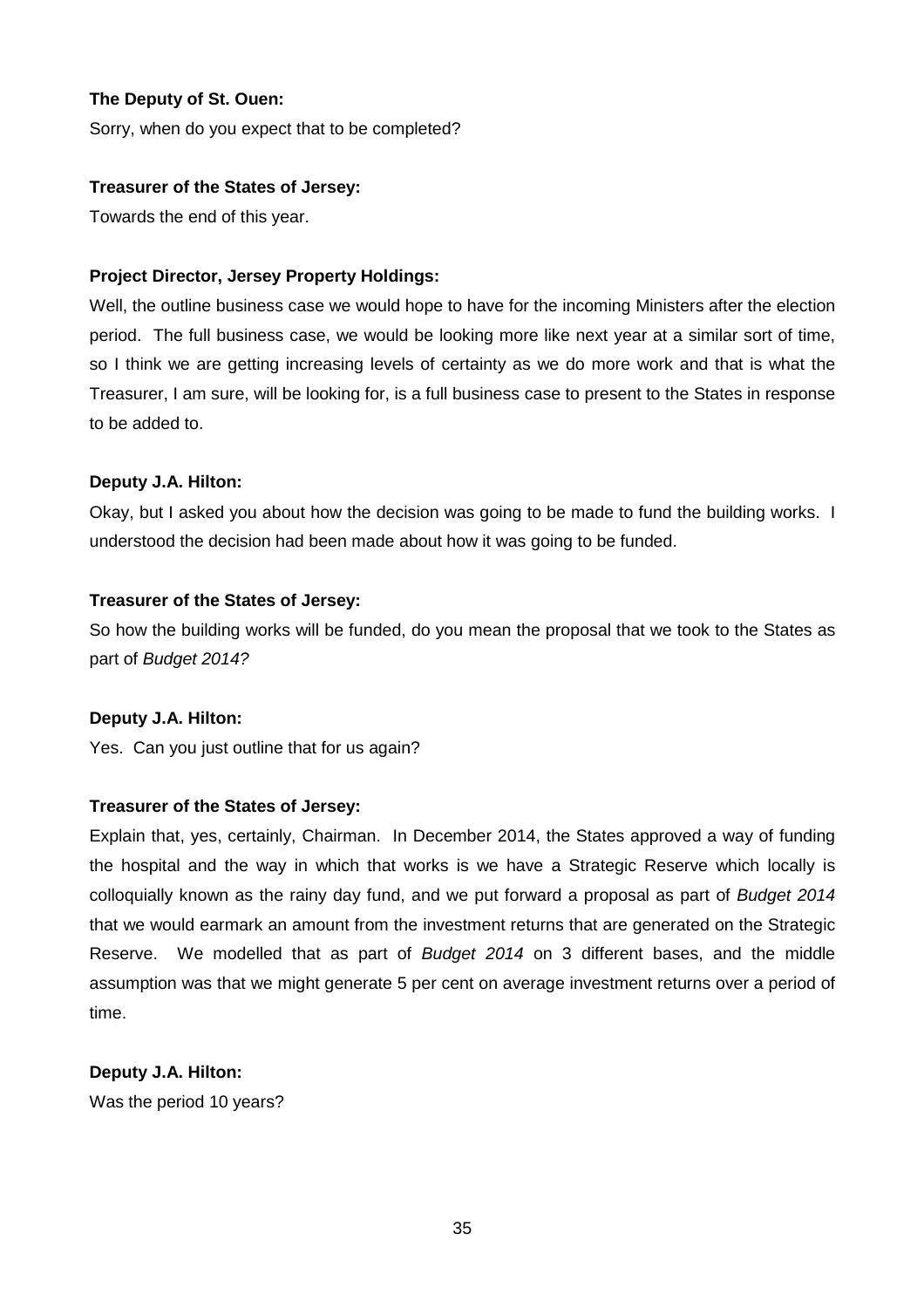It was around that, Chairman. I can resend you the slides if that would be helpful. What that showed was that we would be able to afford to pay for the hospital; if those assumptions held good, we would be able to pay for the hospital from the investment returns with no debt remaining and no increases in tax. In other words, Islanders would be getting a new hospital paid for from the investment returns on monies that the States already has. At the end of 2013, we had closed our accounts for 2013 and we were about to publish them. The value of the Strategic Reserve has increased from around £650 million to around £740 million and we have generated just a little bit less than £92 million in one year on the Strategic Reserve. If our 5 per cent assumption had held, then we would have generated about £32 million, so we have done in one year sort of 3 years' worth of what is needed towards the hospital, so that gets us off to a racing start.

#### **Deputy J.A. Hilton:**

That is a pretty impressive figure.

#### **The Deputy of St. Ouen:**

Could you just confirm, Treasurer, that the States currently have only, as I understand, approved a method of funding the hospital?

#### **Treasurer of the States of Jersey:**

That is right, the spending.

## **The Deputy of St. Ouen:**

Not where or how much will be spent on a hospital, or indeed whether or not the hospital is being delivered on one site or 2?

#### **Treasurer of the States of Jersey:**

You will recall, Chairman, that when we took the Budget 2014 forward, we did a series of presentations and Health colleagues did a series of presentations for the public as well in about 6 or 7 different locations and those presentations were done on the basis of a dual site solution. The funding that was requested, if you look at the report and proposition for Budget 2014, the £297 million is the figure that is modelled in there and you can see the phasing of that spending as well. So it was clear at the time that what was being asked for was £297 million for a dual site solution.

#### **The Deputy of St. Ouen:**

Sorry, I hear that you are pointing and referring to a report that accompanied the budget, but the proposition itself, as I understand it, does not commit the States to spend £297 million on a 2 site hospital.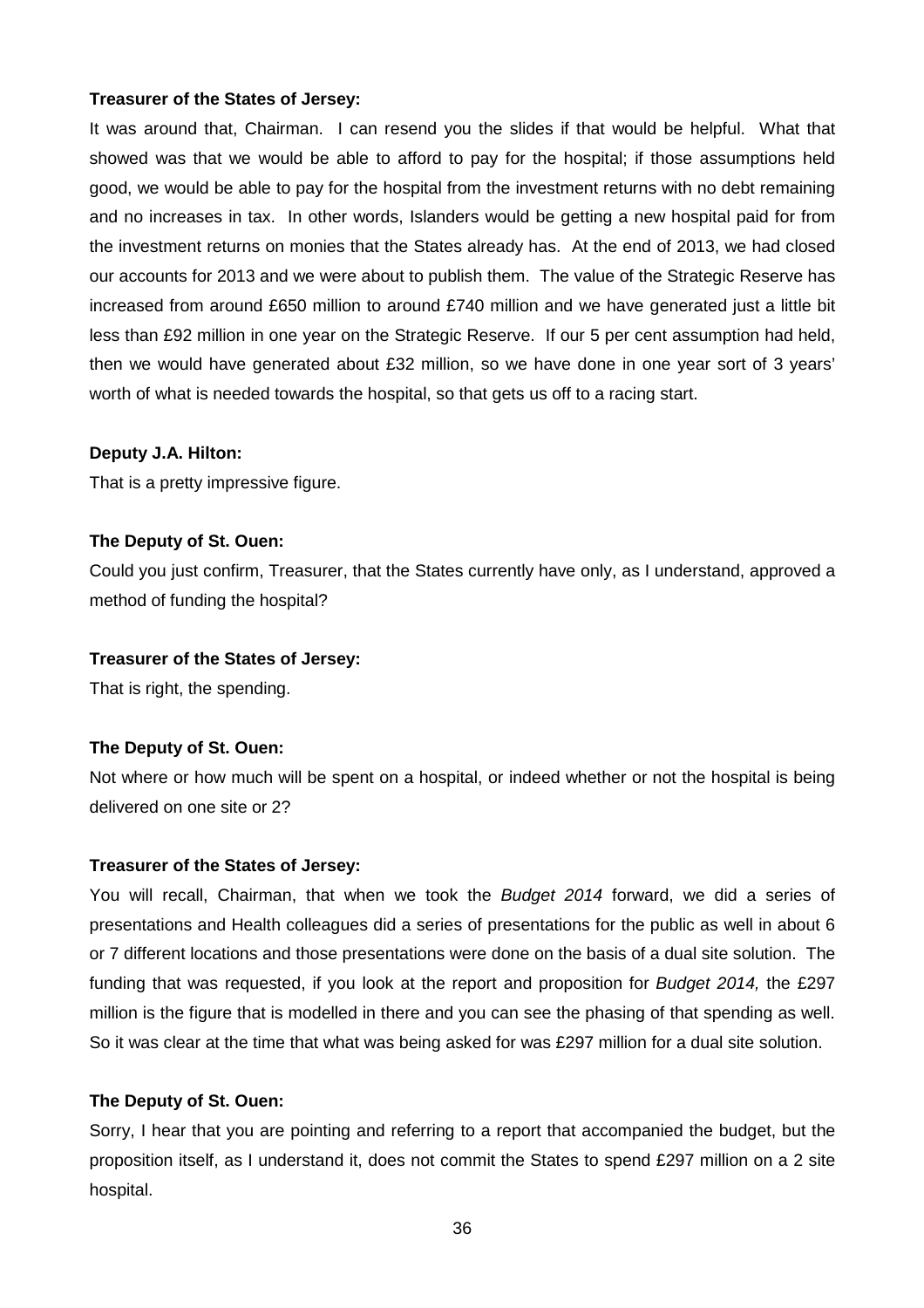The first part of that is correct, Chairman, because in Budget 2014 we did not ask for all of the funding for the hospital, we asked for £10.2 million.

#### **Senator S.C. Ferguson:**

Just £10 million? Yes.

#### **The Deputy of St. Ouen:**

£10 million for additional feasibility work?

## **Treasurer of the States of Jersey:**

Yes, because we wanted to progress the work in 2014 and then bring forward the outline business case to which Will has already referred, and then subsequently the full business case, but the decision the States made on the funding method, if I can put it that way, on the use of the investment returns from the Strategic Reserve, that was informed by the £297 million that we have been talking about and also the dual site solution, because the £297 million delivers the dual site solution.

#### **Deputy J.A. Hilton:**

Before we leave the subject of the funding, I believe you said that the fund had increased to the end of 2013 from £650 million to £740 million. Will you be removing that sum of money completely out of the Strategic Fund and placing it somewhere else?

## **Treasurer of the States of Jersey:**

No, Chairman, we will be leaving it there to generate more interest and more investment returns.

#### **Senator S.C. Ferguson:**

How much of that £92 million is realised income and how much is unrealised profit?

#### **Treasurer of the States of Jersey:**

I do not think that matters, Chairman, but I can provide that to you.

#### **Senator S.C. Ferguson:**

It does, because if the market goes down tomorrow, you have the income but you do not have the unrealised profit.

## **Treasurer of the States of Jersey:**

Investment returns do go down as well as up, Chairman, but ...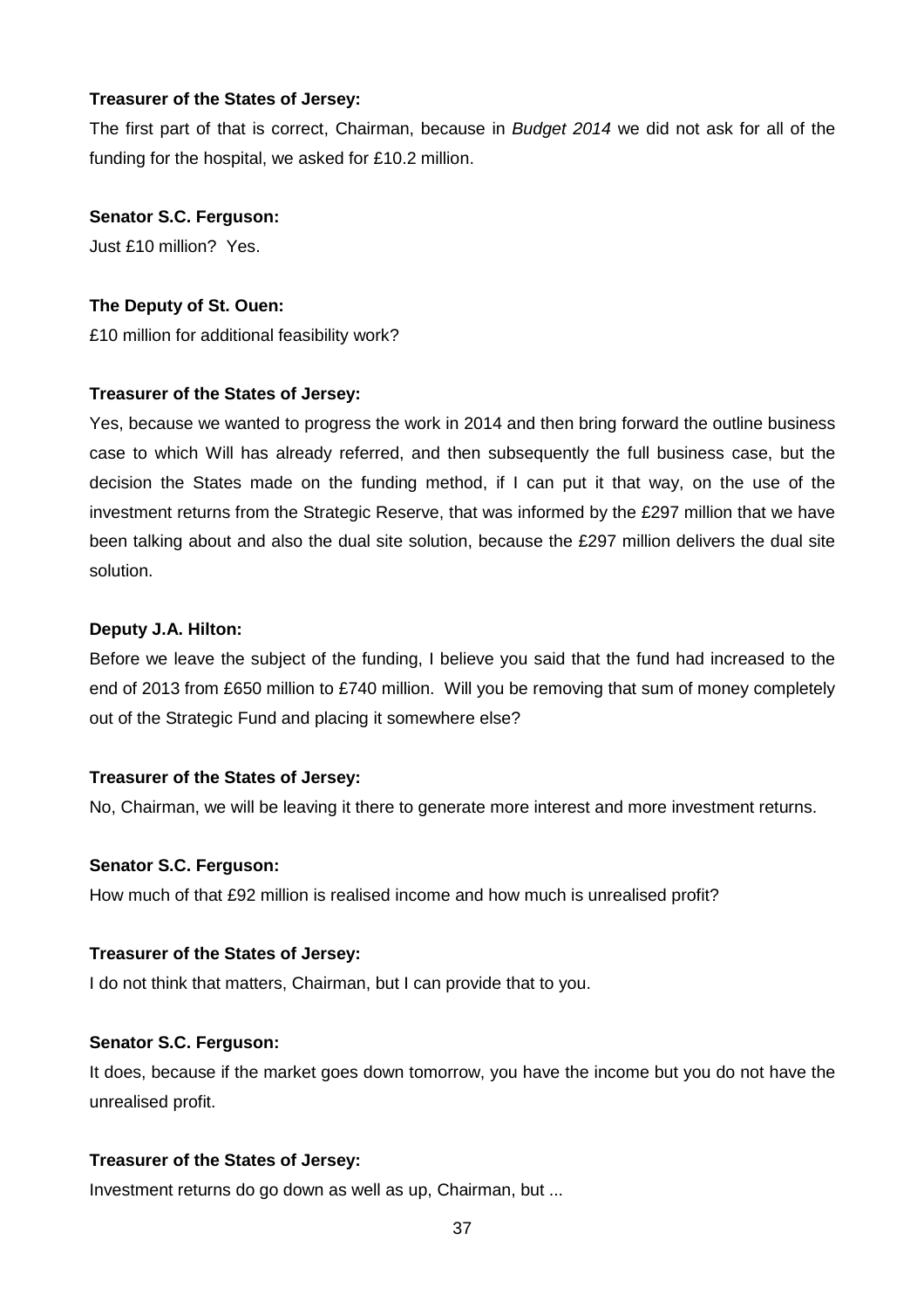## **Deputy J.A. Hilton:**

That is why I asked whether the money was going to be removed and placed somewhere else so that it is safe.

## **Senator S.C. Ferguson:**

Yes.

# **Treasurer of the States of Jersey:**

Oh, I see. No, Chairman, because we want to generate more returns on it, so ...

# **Deputy J.A. Hilton:**

With the risk attached to that?

## **Treasurer of the States of Jersey:**

Yes.

# **Deputy J.A. Hilton:**

Would you mind if we just adjourned the meeting here at this point just for a couple of minutes so that I can confer with my colleagues on a further line of questioning?

# **Treasurer of the States of Jersey:**

Not at all, Chairman.

# **Deputy J.A. Hilton:**

Just a couple of minutes, if you would not mind waiting outside.

# **ADJOURNMENT**

## **Deputy J.A. Hilton:**

Thank you. Just we wanted to go back to the question of the Strategic Fund and the increase in the fund over the last financial year. We are concerned about ... I do not know why I thought that the money would be taken out and put in a different place so that it is there, safe. We do have concerns around that. We would like to know who has made the decision that that additional funding, the return, should stay in the Strategic Fund.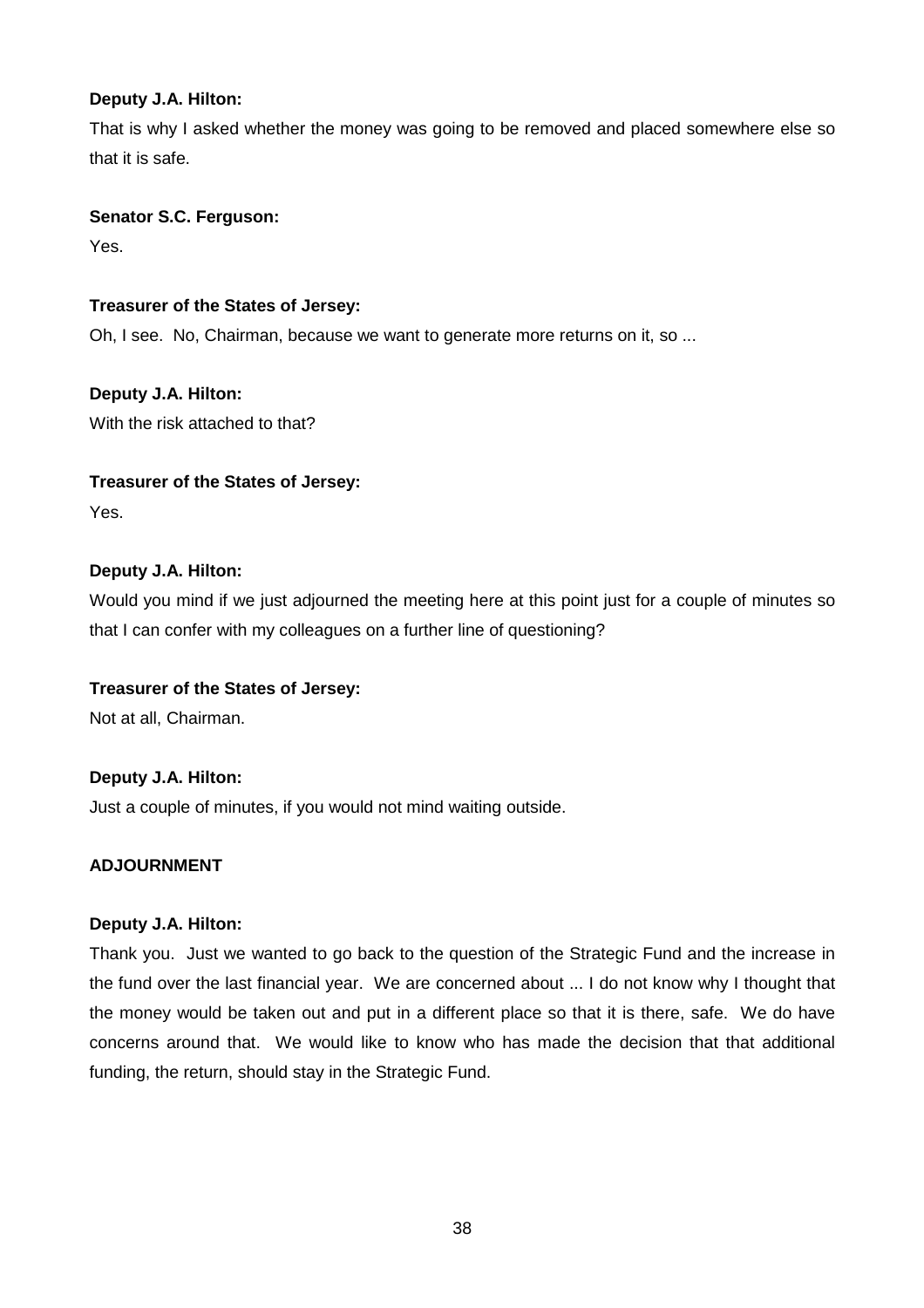The States, Chairman. That was the proposal that was in the budget in 2015 ... sorry, I am obsessed with that, because that is what we are working on now. That is what was in the Budget 2014 report.

#### **Senator S.C. Ferguson:**

Oh, that was just the £10 million.

#### **Treasurer of the States of Jersey:**

The £10 million was a spending decision.

#### **Senator S.C. Ferguson:**

Yes.

#### **Treasurer of the States of Jersey:**

There was also we set out very clearly how we would fund the hospital and there is reference in there to the fact that we will leave the money within the Strategic Reserve so that it continues to grow.

#### **The Deputy of St. Ouen:**

So could you just confirm that if the States or the Minister for Treasury wish to set up a hospital fund, so in other words, transfer monies which are derived from investment income from the Strategic Reserve into the fund, it would have to be a States decision?

#### **Treasurer of the States of Jersey:**

If we wanted to set up a separate fund, would it need to be a States decision? I would have to think about that, Chairman.

#### **The Deputy of St. Ouen:**

Also, could you come back to us with whether or not that option has been given any consideration?

#### **Treasurer of the States of Jersey:**

What I would say, Chairman, is that I would advise the Minister for Treasury that the funds, whether they are in a separate fund or with the Strategic Reserve, should nonetheless stay within the common investment fund and be invested, so it would make no difference. Are you with me?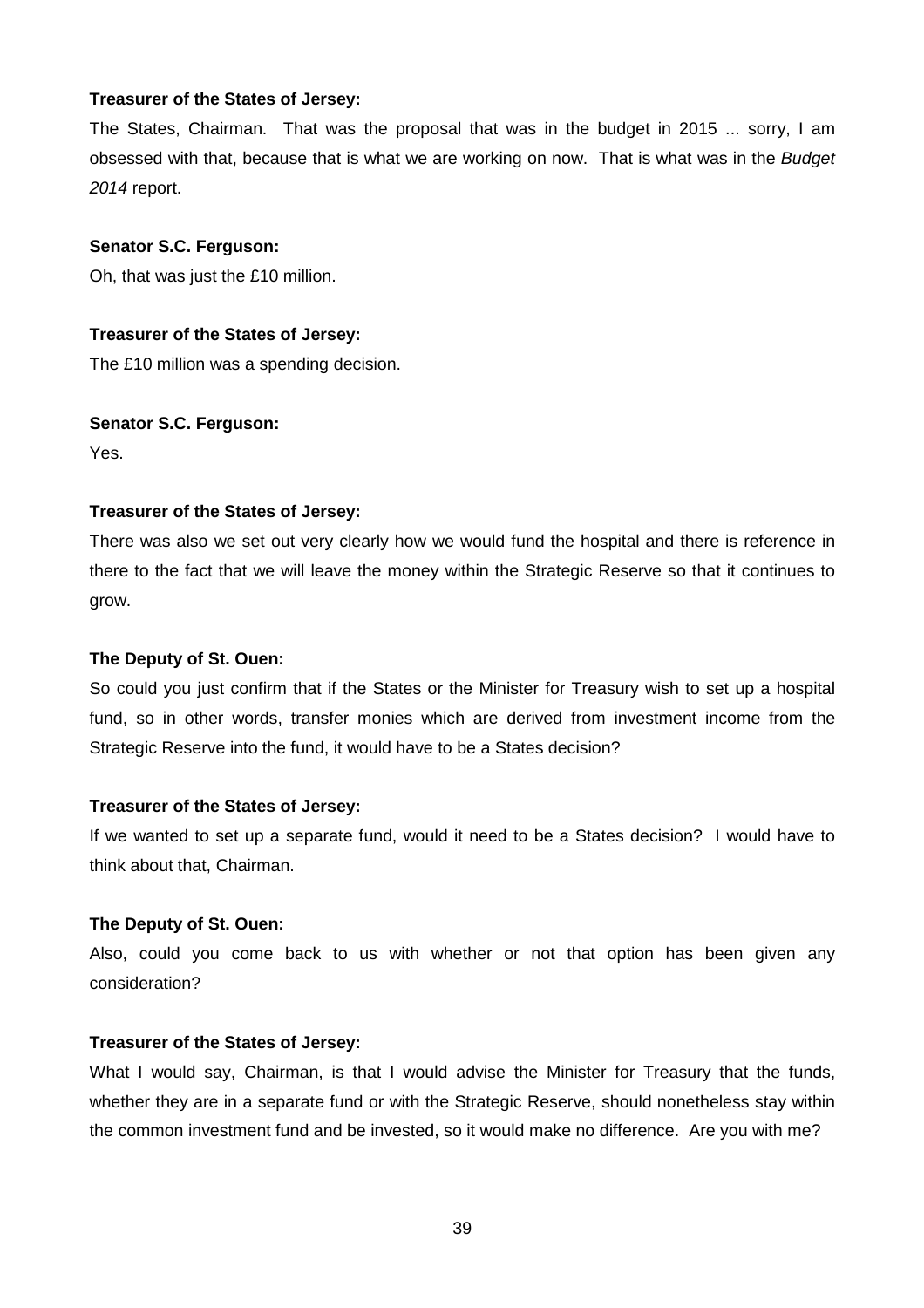## **Deputy J.A. Hilton:**

Because it is under a different umbrella, do you mean?

## **Senator S.C. Ferguson:**

No, you are saying that it should stay in non-cash assets rather than taking it out and putting it into a cash pot ready to spend.

[14:30]

## **Treasurer of the States of Jersey:**

Most definitely, Chairman, because of the relative difference of investment returns over time.

## **The Deputy of St. Ouen:**

One other area that I would just like to explore very briefly, we spoke a lot about the single site, 2 site options and obviously the favoured route is the dual site approach. Can you tell me, in those considerations, was the potential income or value of the Overdale site taken into account?

## **Treasurer of the States of Jersey:**

Yes, I think so, Chairman. I think we took account of the value of ... I would have to check. I think we did ... I would have to check that.

# **Deputy J.A. Hilton:**

Can you come back to us then on that point?

# **Treasurer of the States of Jersey:**

Yes, certainly.

# **Deputy J.A. Hilton:**

Was there anything else you wanted to ask, James?

# **The Deputy of St. Ouen:**

Yes, it was ...

# **Treasurer of the States of Jersey:**

No, Chairman, we did not. Will has reminded me.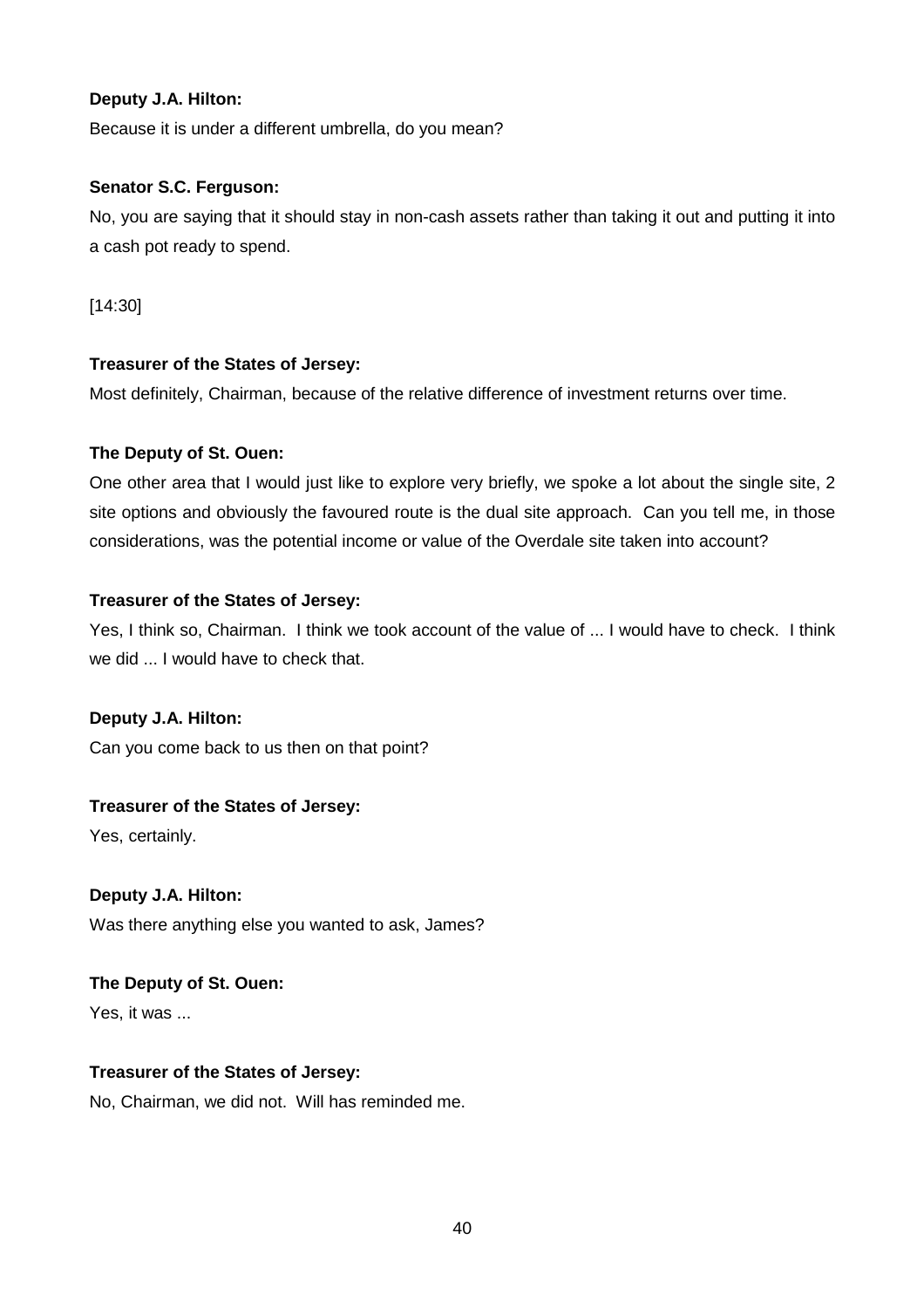## **Project Director, Jersey Property Holdings:**

I think we did some sensitivity ... certainly when we were looking between sites and we were doing our site selection process, we looked at land values and did some sensitivity around that, which you will see in the strategic outline case that you have, Chair, but for the specific addendum to the strategic outline case where we are looking at the dual site approach, there is not a land value identified for the whole Overdale site, which I think is the question.

#### **The Deputy of St. Ouen:**

Yes, okay. Then just to come back to the off-Island site question is that obviously a piece of work was being done by a particular individual commissioner, one of the commissioners in the Health Service, to look at obviously the cost and value for money and so on and so forth. We are now told that Keith has moved on to pastures new and doing another piece of work. I just wondered who was continuing or completing that piece of work or has that just been forgotten about, dispensed with?

#### **Head of Nursing, Emergency Care:**

You would have to speak next week. It is not in my ...

#### **The Deputy of St. Ouen:**

Oh right, okay. That is a question for ...

#### **Head of Nursing, Emergency Care:**

Yes. I do not have the details.

## **The Deputy of St. Ouen:**

Again, I suppose just trying to understand that when you are determining that revenue and cost implication, one of the things that one would hope that you are taking into account is this issue of on-Island, off-Island services, value for money and so on and so forth. On a Treasury perspective, it would be interesting to know how you are taking that into account and in what form.

#### **Treasurer of the States of Jersey:**

We will get the full detail on that for you for next time, Chairman.

#### **Deputy J.A. Hilton:**

Okay, thank you. Can I just take you back to Overdale again? I think you have confirmed that a full appraisal of the Overdale site, the value of the site, has not been taken into consideration.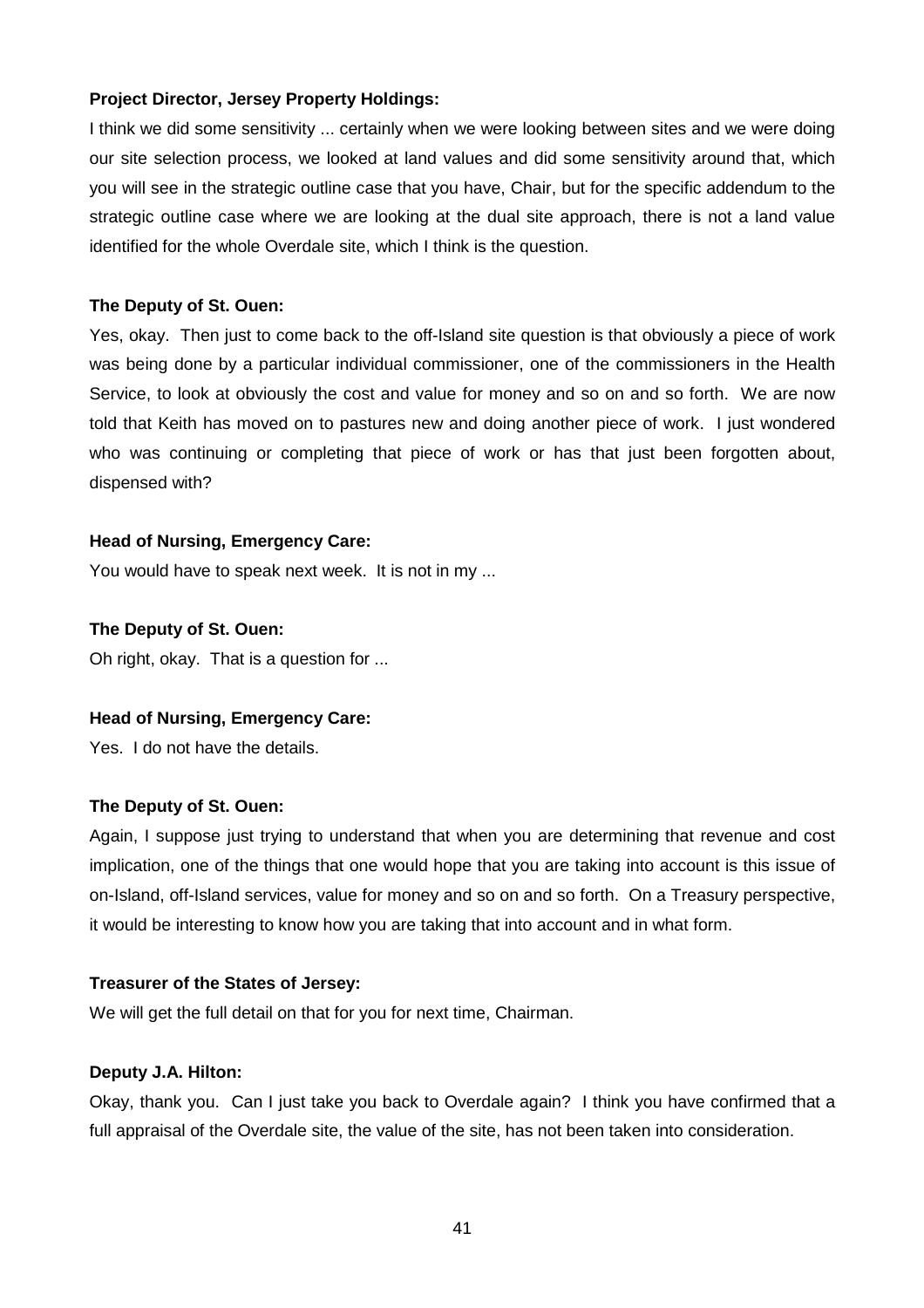It was taken into consideration when we were weighing up one site against another, it was taken into consideration then, but what Will is saying is that ...

## **The Deputy of St. Ouen:**

In the final assessment.

## **Project Director, Jersey Property Holdings:**

We have not included it.

## **Treasurer of the States of Jersey:**

... having made that decision, that is not part of the £297 million.

## **Project Director, Jersey Property Holdings:**

Yes, we have not included a sum to buy Overdale from ourselves.

## **Deputy J.A. Hilton:**

Oh right, okay. Is there any particular reason why potential income from the Overdale site has not been taken into account?

## **Treasurer of the States of Jersey:**

Because the opportunity cost of the site needed to be considered when one site was being chosen as against another. Once that decision has been made, it is less of an issue. We are then down to direct costs of building the hospital.

# **The Deputy of St. Ouen:**

I understand the things behind the comment you have just made, but equally, some time previous in this public hearing you made mention of other demands that Health and Social Services have, and indeed, the Overdale site had been previously identified as a relocation site for mental health services.

## **Treasurer of the States of Jersey:**

I see.

# **The Deputy of St. Ouen:**

We are trying to understand. On one hand you are saying you have not looked at the opportunity cost, but there are indirect costs of utilising the Overdale site to deliver the dual site approach, and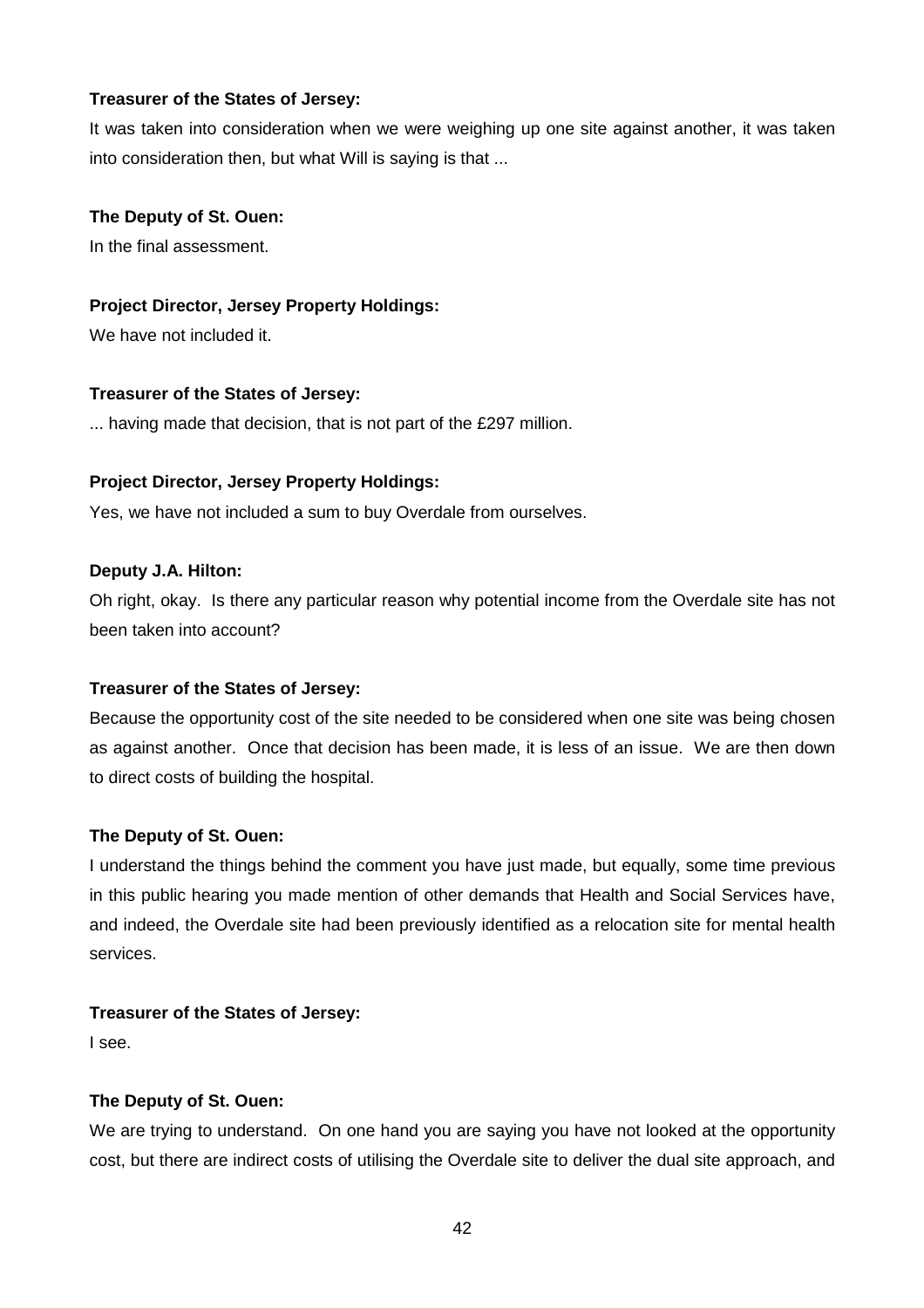what we want to know is if it has not been taken into account what influence may that have on some of the financial aspects of the 2 proposals.

## **Treasurer of the States of Jersey:**

There could still be space, Chairman. Potentially Overdale could be considered as an option for future development of mental health services, along with other sites like St. Saviour and so on.

# **Project Director, Jersey Property Holdings:**

I guess the mental health strategy that you were talking about there is money for doing a feasibility study in the budget, which that feasibility study is now under way, but had not commenced at the time we were doing our work, so there was a sort of outline vision for mental health services, but there was not firm plans, so it was not possible to cost one option against another option.

# **The Deputy of St. Ouen:**

Right. Yes, I can recall certain Ministers confirming that Overdale was going to be used, but ...

# **Project Director, Jersey Property Holdings:**

Yes, it was definitely part of the plans, that is correct.

# **The Deputy of St. Ouen:**

It was not necessarily just a bright idea, this was something that people were planning on to free up a St. Saviour hospital site?

# **Project Director, Jersey Property Holdings:**

Yes, I think there was an assumption that it would be a sensible way of delivering mental health services in the future.

# **Deputy J.A. Hilton:**

That feasibility study is happening right at this present moment?

# **Project Director, Jersey Property Holdings:**

That is part of the work that the Treasurer referred to which is outside, if you like, of what is included in the sustainable funding so far.

# **Deputy J.A. Hilton:**

Okay, great.